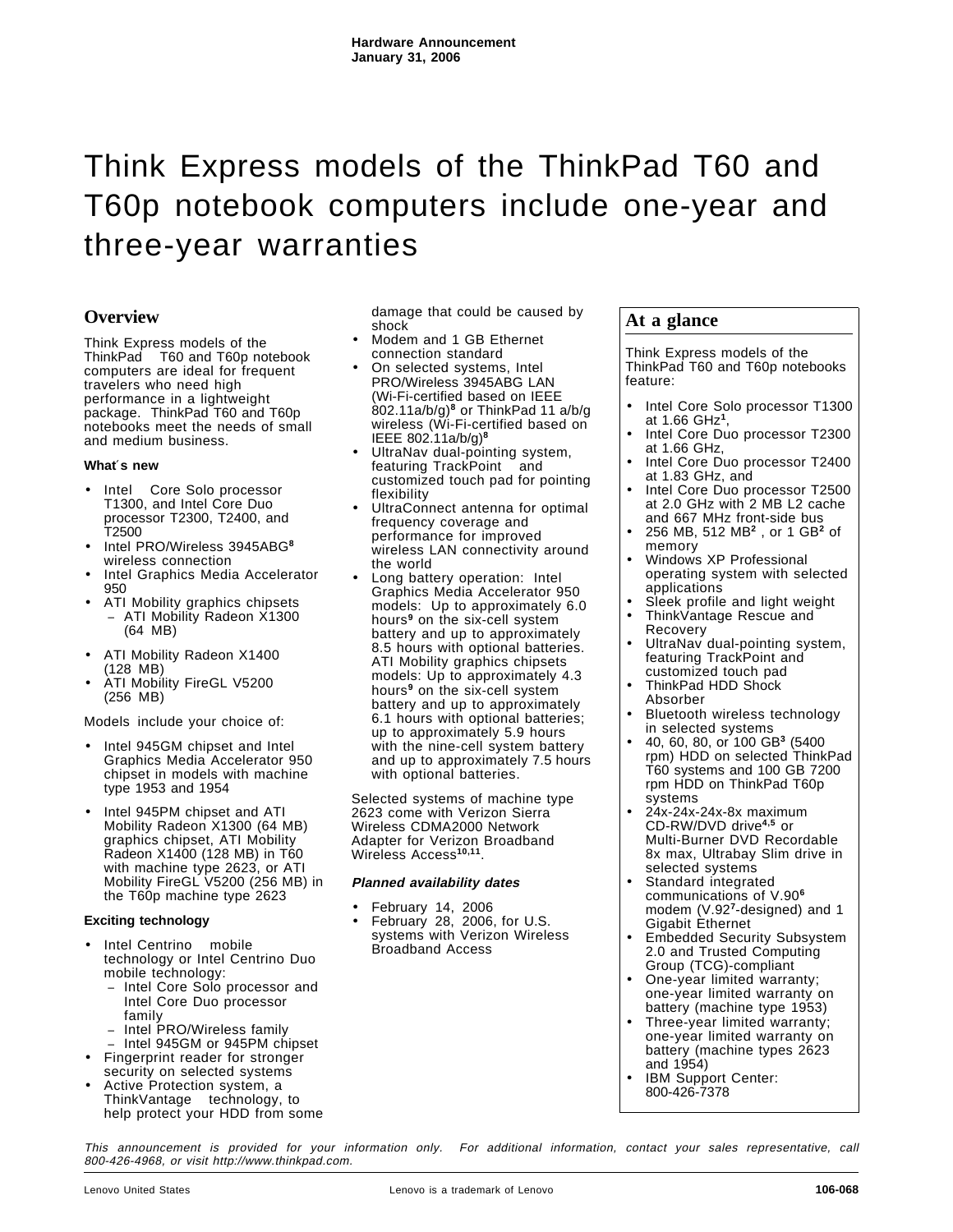# **Description**

#### **Features and options**

- Wireless LAN LED indicator.
- ThinkVantage Access Connections utility to help manage wired and wireless communications.
- Windows™ XP Professional with selected applications. Included software may differ from its retail version (if available), and may not include user manuals or all program function. License agreements may apply.
- Ultrabay Slim for fast and easy hot- and warm-swapping of selected options.
- Large selection of options from Lenovo™, including memory expansion, additional HDDs, and much more.
- 358.1-mm (14.1-in) or 381.0-mm (15.0-in) TFT display with choice of resolutions.

**Light and portable:** These notebooks are approximately 31-mm (1.2-in) thin**<sup>12</sup>** with optimal travel weight starting at approximately 2.17 to 2.54 kg (4.8 to 5.6 lb)**<sup>13</sup>** with travel bezel.

The titanium composite cover gives you added strength.

**Robust system manageability:** This notebook features support for IBM Director Agent and is designed to the PXE 2.1 manageability requirements for mobile systems.

#### **ImageUltra<sup>™</sup> services**

ImageUltra services help reduce your IT costs and simplify client deployment and management.

For more information, visit

#### **http://www.pc.ibm.com/us/accessories/services/ imageultra.html**

#### **ENERGY STAR**

All models of ThinkPad notebook systems are designed to meet the EPA ENERGY STAR**<sup>14</sup>** requirements for using less than 15 watts of power in sleep mode when enabled by the power management software provided with the systems.

#### **Exciting technology**

Integrated fingerprint reader technology on selected models helps to prevent unauthorized access to your ThinkPad notebook and data.

- Fingerprint reader is integrated into the palm rest of the ThinkPad notebook computer.
- Combine the integrated fingerprint reader with Password Manager and the Embedded Security Subsystem for strong security measures that are easy to follow.
- Fingerprint reader offers users a convenient solution **—** authenticate at system startup and log on to Windows with a swipe of your finger.

The Active Protection system, a ThinkVantage technology, helps protect your HDD from some damage that could be caused by shock. A system board-mounted sensor continuously monitors your ThinkPad notebook for sudden movement, and temporarily parks the HDD when a fall or similar event is predicted.

# **Leadership design**

• A shock absorber to help prevent some HDD crashes when a system is placed on a hard surface while in use.

- An UltraConnect antenna to help optimize frequency coverage and performance for improved wireless LAN connectivity around the world; the antenna supports a 2.4 GHz frequency band for 802.11b networks and for four sub-bands in the 5 GHz frequency band to meet unique country spectrum requirements.
- Great graphics chipset for clear images.
- ThinkVantage Access Connections software to easily manage wired and wireless connections.
- Disk-to-disk recovery of preloaded software.
- 667 MHz FSB.
- All memory modules are 667 MHz double data rate (DDR) except for 2 GHz 533 MHz DDR memory modules.
- Embedded Security Subsystem 2.0 (TCG-compliant).
- Wi-Fi wireless (802.11a/b/g).

**Processor technology:** These new ThinkPad T60 and T60p notebook computers feature the Intel Core Solo processor T1300 and Intel Core Duo processor T2300, T2400, and and T2500, and floating-point decimal for exceptional performance. Enhanced Intel SpeedStep technology has two performance modes:

- Maximum performance mode for top performance while connected to ac external power using the ac power adapter.
- Battery-optimized performance mode for balance between performance and battery life when operating on battery power. In this mode the MHz speed is reduced to conserve battery power.

#### **Excellent security and manageability**

- Designed to the PXE 2.1 manageability requirements for mobile systems
- Support for IBM Director Agent, a comprehensive set of superior, standards-based PC manageability tools that work with and complement existing systems management products
- Compliant with the industry-standard Common Information Model
- Local and remote asset management, and early detection of HDD failure via IBM Director Agent
- Remote setup and low-level maintenance via IBM Remote Deployment Manager
- Asset and data security via multiple passwords and locks

ThinkVantage Rescue and Recovery, an enhanced support environment accessible via the Access Program using the blue button, enables user self-help and self-recovery. You get:

- Improved features and performance of Rescue and Recovery
- Broader recovery and diagnostic tools when your primary operating system is failing:
	- Rescue and restore your files, folders, or backups using ThinkVantage Rescue and Recovery.
	- Restore the HDD to the same contents it held when the computer was manufactured.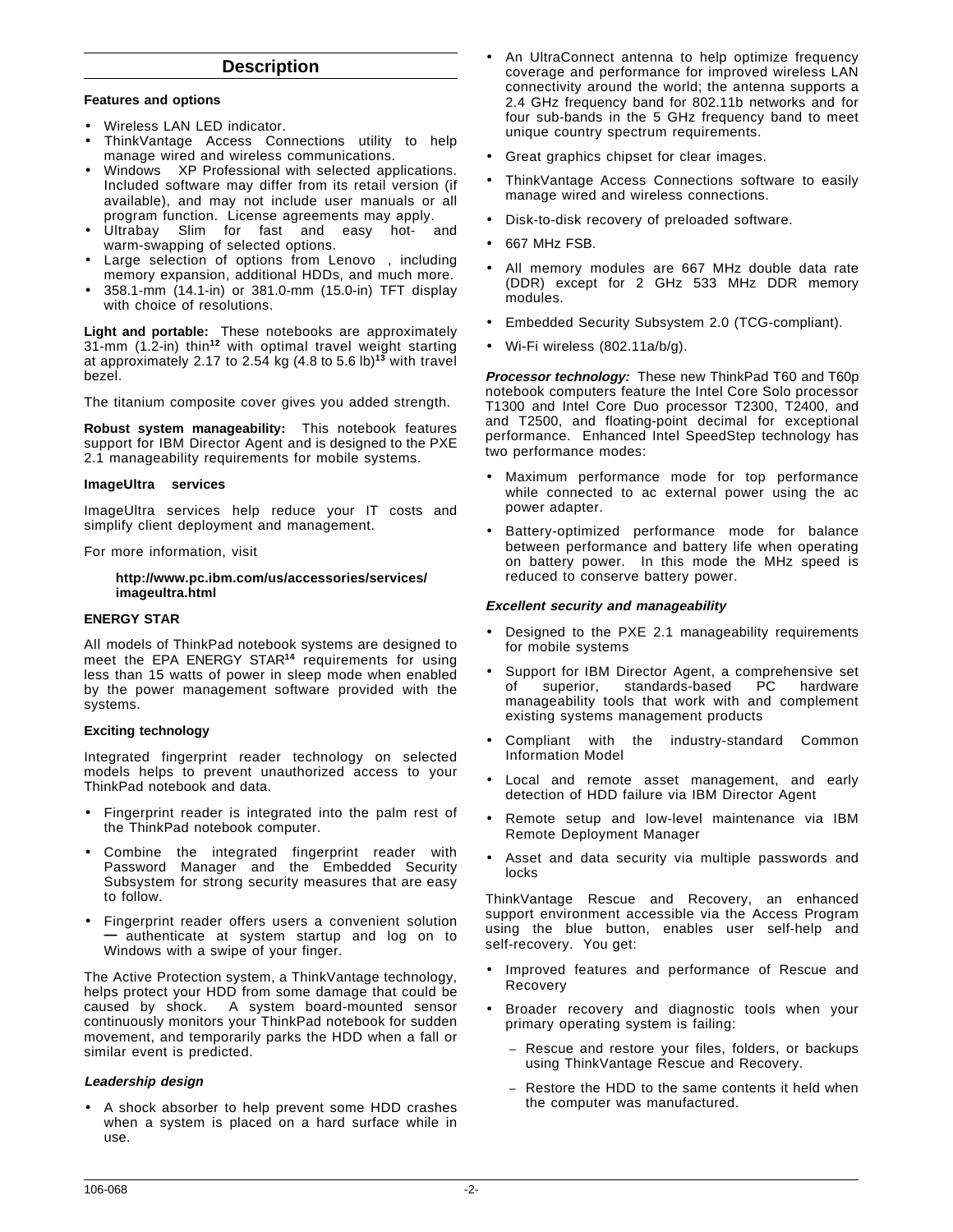- − Communicate using the Internet and link to the IBM support site (Internet access is required, but is not included).
- − Troubleshoot by using diagnostics.

**Operating system:** Microsoft<sup>™</sup> Windows XP Professional with selected applications.

**Communications:** Modem and 1 Gigabit Ethernet LAN connection are standard.

Wi-Fi wireless lets you connect to a LAN without wires or cables. To connect to the Internet, the Cisco AP1200 (or similar device) and an Internet connection are required. This product has been tested and certified to be interoperable by the Wireless Ethernet Compatibility Alliance and is authorized to carry the Wi-Fi logo.

#### **LCD TFT display**

- 358.1-mm (14.1-in) TFT display with choice of resolutions:
	- − 1024 x 768
	- − 1400 x 1050
- 380.0-mm (15.0-in) TFT display with choice of resolutions:
	- − 1024 x 768
	- − 1400 x 1050 FlexView display with wide viewing angle and high density
	- − 1600 x 1200 FlexView display with wide viewing angle and high density

All displays are measured diagonally.

#### **Video modes**

**Intel Graphics Media Accelerator 950 chipset with 1024 x 768 TFT display resolution**

| Resolution                                                                                                                                                                                                                                                                                                                                       | TFT LCD                                                                                                                                         | Color depth                                                                                                                                  |                                                                                                                                                                                                                                                                                                                                                                                                                                                            |            |
|--------------------------------------------------------------------------------------------------------------------------------------------------------------------------------------------------------------------------------------------------------------------------------------------------------------------------------------------------|-------------------------------------------------------------------------------------------------------------------------------------------------|----------------------------------------------------------------------------------------------------------------------------------------------|------------------------------------------------------------------------------------------------------------------------------------------------------------------------------------------------------------------------------------------------------------------------------------------------------------------------------------------------------------------------------------------------------------------------------------------------------------|------------|
| 640 x 480<br>800 x 600<br>1024 x 768<br>1280 x 1024<br>1400 x 1050                                                                                                                                                                                                                                                                               | 256,                                                                                                                                            | 256. 64K.<br>64K,<br>256, 64K, 16M<br>256(15), 64K(15), 16M(15)<br>256(15), 64K(15), 16M(15)<br>$1600 \times 1200$ 256(15), 64K(15), 16M(15) | 16M<br>16M                                                                                                                                                                                                                                                                                                                                                                                                                                                 |            |
| Resolution Color                                                                                                                                                                                                                                                                                                                                 |                                                                                                                                                 | External monitor                                                                                                                             | Refresh rate (Hz)                                                                                                                                                                                                                                                                                                                                                                                                                                          |            |
| - 480<br>640 x<br>640 x<br>640 x<br>- 480<br>$800 \times$<br>- 600<br>800 x 600<br>800 x 600<br>$1024 \times 768$<br>1024 x 768<br>1024 x 768<br>1280 x 1024<br>1280 x 1024 64K<br>$1280 \times 1024$ 16M<br>1400 x 1050<br>1400 x 1050<br>1400 x 1050<br>1600 x 1200<br>1600 x 1200<br>1600 x 1200<br>2048 x 1536<br>2048 x 1536<br>2048 x 1536 | 256<br>480 64K<br>16M<br>256<br>64K<br>16M<br>256<br>64K <b>12</b><br>16M<br>256<br>256<br>64K<br>16M<br>256<br>64K<br>16M<br>256<br>64K<br>16M | 60.<br>60,<br>60,<br>60.<br>60.<br>60,<br>60, 60<br>60,<br>60,<br>60.<br>60.<br>60,<br>60,<br>60,<br>60.<br>60.<br>60.                       | 75, 85, 100, 120<br>75, 85, 100, 120<br>75, 85, 100, 120<br>75, 85, 100, 120<br>75, 85, 100, 120<br>$\begin{array}{llll} 60, & \quad & 75, & 85, & \quad 100, & 120, \ 60, & 70, & \quad 75, & 85, & \quad 100, & 120, \ 60, & 70, & \quad & 75, & 85, & \quad 100, & 120, \ \end{array}$<br>60, 70, 75, 85, 100, 120<br>75, 85, 100, 120<br>75, 85, 100, 120<br>75, 85, 100, 120<br>75<br>75<br>75<br>75, 85,<br>75, 85, 100<br>75, 85,<br>75<br>75<br>75 | 100<br>100 |

# **ATI Mobility Radeon X1300 (64 MB) with 1024 x 768 TFT display resolution**

| Resolution                                                                               | TFT LCD<br>Color depth                                                                                                             |                  |     |
|------------------------------------------------------------------------------------------|------------------------------------------------------------------------------------------------------------------------------------|------------------|-----|
| 640 x 480<br>$800 \times 600$<br>1024 x 768<br>1280 x 1024<br>1600 x 1200<br>2048 x 1536 | 256. 64K.<br>256. 64K. 16M<br>256. 64K. 16M<br>256(15). 64K(15). 16M(15)<br>256(15). 64K(15). 16M(15)<br>256(15), 64K(15), 16M(15) |                  | 16M |
|                                                                                          |                                                                                                                                    | Eytarnal monitor |     |

| Resolution                                                                                                                                                                                                                                                                            | Color                                                                                                               | <b>LAGUITION INDIA CO</b><br>Refresh rate (Hz)                                                                                                                                                                                                                                                                                                                                                                                                                                                                                                                                                                             |
|---------------------------------------------------------------------------------------------------------------------------------------------------------------------------------------------------------------------------------------------------------------------------------------|---------------------------------------------------------------------------------------------------------------------|----------------------------------------------------------------------------------------------------------------------------------------------------------------------------------------------------------------------------------------------------------------------------------------------------------------------------------------------------------------------------------------------------------------------------------------------------------------------------------------------------------------------------------------------------------------------------------------------------------------------------|
| 640 x<br>480<br>480<br>640 x<br>640 x<br>480<br>800 x<br>600<br>600<br>800 x<br>$800 \times 600$<br>1024 x 768<br>1024 x 768<br>1024 x 768<br>1280 x 1024<br>1280 x 1024<br>1280 x 1024<br>1600 x 1200<br>1600 x 1200<br>1600 x 1200<br>2048 x 1536<br>2048 x 1536 64K<br>2048 x 1536 | 256<br>64K<br>16M<br>256<br>64K<br>16M<br>256<br>64K<br>16M<br>256<br>64K<br>16M<br>256<br>64K<br>16M<br>256<br>16M | 60, 72, 75, 85, 90, 100, 120, 160<br>60, 72, 75, 85, 90, 100, 120, 160<br>60, 72, 75, 85, 90, 100, 120, 160<br>60, 70, 72, 75, 85, 90, 100, 120, 160<br>60, 70, 72, 75, 85, 90, 100, 120, 160<br>60, 70, 72, 75, 85, 90, 100, 120, 160<br>60, 70, 72, 75, 85, 90, 100, 120, 150, 160<br>60, 70, 72, 75, 85, 90, 100, 120, 150, 160<br>60, 70, 72, 75, 85, 90, 100, 120, 150, 160<br>60, 70, 75, 85, 90, 100, 120, 160<br>60, 70, 75, 85, 90, 100, 120, 160<br>60, 70, 75, 85, 90, 100, 120, 160<br>60, 75, 85, 100, 120<br>60, 75, 85, 100, 120<br>60, 75, 85, 100, 120<br>60, 66, 70, 75<br>60.66.70.75<br>60, 66, 70, 75 |
|                                                                                                                                                                                                                                                                                       |                                                                                                                     |                                                                                                                                                                                                                                                                                                                                                                                                                                                                                                                                                                                                                            |

# **ATI Mobility Radeon X1300 (64 MB) with 1400 x 1050 resolution TFT**

| Resolution                                                                                                                                                                                                                                                                                                              | TFT LCD                                                                                                                                                 | Color depth                                                                                                                            |                                                                                                                                                                                                                                                                                                                                                                                                                                                                                                 |  |
|-------------------------------------------------------------------------------------------------------------------------------------------------------------------------------------------------------------------------------------------------------------------------------------------------------------------------|---------------------------------------------------------------------------------------------------------------------------------------------------------|----------------------------------------------------------------------------------------------------------------------------------------|-------------------------------------------------------------------------------------------------------------------------------------------------------------------------------------------------------------------------------------------------------------------------------------------------------------------------------------------------------------------------------------------------------------------------------------------------------------------------------------------------|--|
| 640 x 480<br>800 x 600<br>1024 x 768<br>1280 x 1024<br>1400 x 1050<br>1600 x 1200<br>2048 x 1536                                                                                                                                                                                                                        | 256.<br>256.<br>256.<br>256.<br>256.                                                                                                                    | 64K.<br>64K.<br>64K.<br>64K.<br>64K,<br>256(15), 64K(15), 16M(15)<br>256(15), 64K(15), 16M(15)                                         | 16M<br>16M<br>16M<br>16M<br>16M                                                                                                                                                                                                                                                                                                                                                                                                                                                                 |  |
| Resolution                                                                                                                                                                                                                                                                                                              | Color                                                                                                                                                   | External monitor<br>Refresh rate (Hz)                                                                                                  |                                                                                                                                                                                                                                                                                                                                                                                                                                                                                                 |  |
| - 480<br>640 x<br>- 480<br>640 x<br>640 x<br>- 480<br>800 x 600<br>800 x 600<br>800 x 600<br>1024 x 768<br>1024 x 768<br>1024 x 768<br>1280 x 1024<br>1280 x 1024<br>1280 x 1024<br>1400 x 1050<br>1400 x 1050<br>1400 x 1050<br>1600 x 1200<br>1600 x 1200<br>1600 x 1200<br>2048 x 1536<br>2048 x 1536<br>2048 x 1536 | 256<br>64K<br>16M<br>256<br>64K<br>16M<br>$\frac{256}{64}$<br>16M<br>256<br>64K<br>16M<br>256<br>64K<br>16M<br>256<br>- 64K<br>16M<br>256<br>64K<br>16M | 60<br>60<br>60<br>60, 75, 85, 100, 120<br>60, 75, 85, 100, 120<br>60, 75, 85, 100, 120<br>60, 66, 70, 75<br>60.66.70.75<br>60.66.70.75 | 60, 72, 75, 85, 90, 100, 120, 160<br>60, 72, 75, 85, 90, 100, 120, 160<br>60, 72, 75, 85, 90, 100, 120, 160<br>60, 70, 72, 75, 85, 90, 100, 120, 160<br>60, 70, 72, 75, 85, 90, 100, 120, 160<br>60, 70, 72, 75, 85, 90, 100, 120, 160<br>60, 70, 72, 75, 85, 90, 100, 120, 150, 160<br>60, 70, 72, 75, 85, 90, 100, 120, 150, 160<br>60, 70, 72, 75, 85, 90, 100, 120, 150, 160<br>60, 70, 75, 85, 90, 100, 120, 160<br>60, 70, 75, 85, 90, 100, 120, 160<br>60, 70, 75, 85, 90, 100, 120, 160 |  |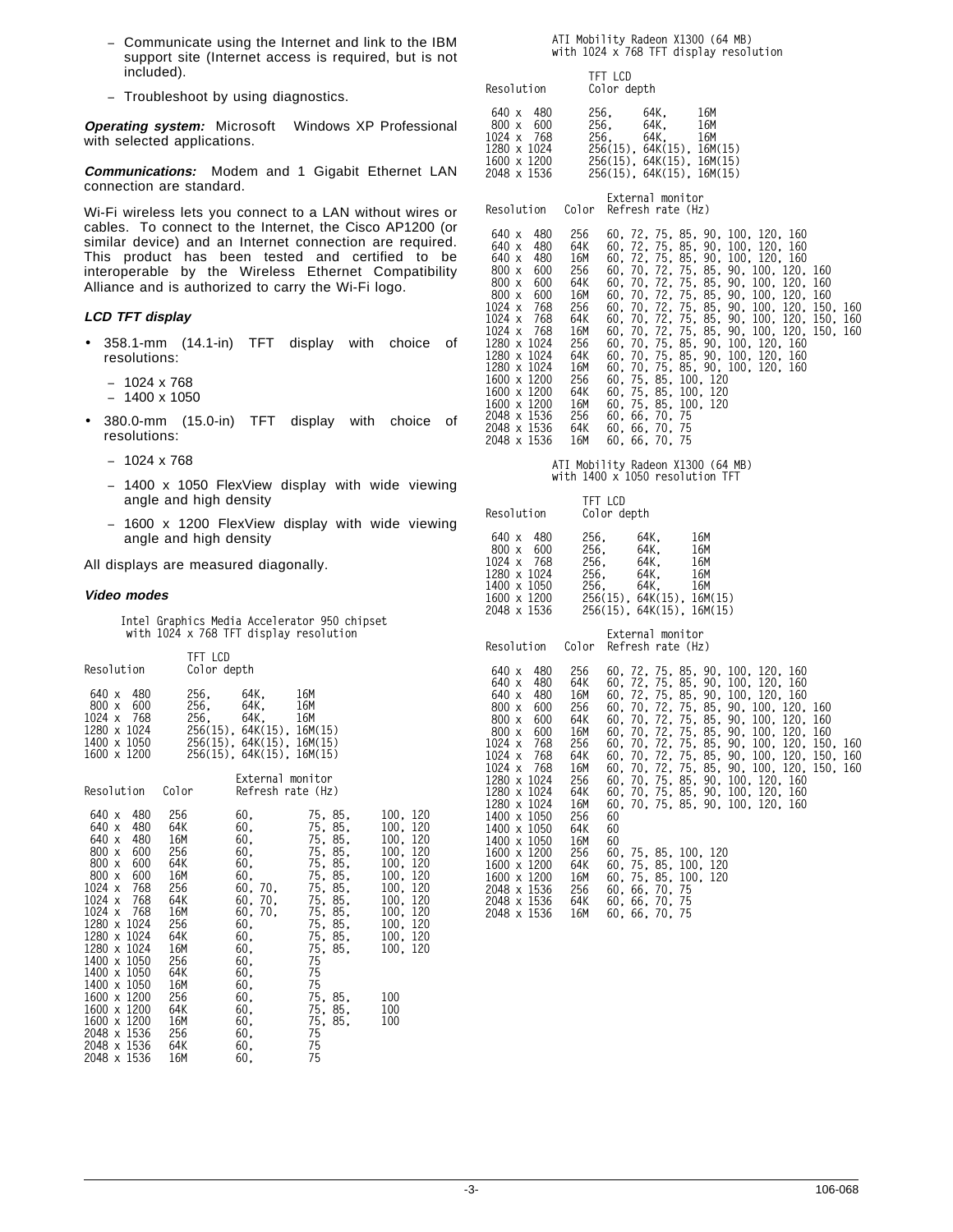# **ATI Mobility Radeon X1400 (128 MB) with 1400 x 1050 resolution TFT**

|                                                                                                                                                                                                                                                      |                                                                                                       |                                                     | WILII 1400 X 1030 FESOTULTUIL IFT                                                         |                                                                                                                                                                                                                                                                                                                                                                                                                                                                                         |            |
|------------------------------------------------------------------------------------------------------------------------------------------------------------------------------------------------------------------------------------------------------|-------------------------------------------------------------------------------------------------------|-----------------------------------------------------|-------------------------------------------------------------------------------------------|-----------------------------------------------------------------------------------------------------------------------------------------------------------------------------------------------------------------------------------------------------------------------------------------------------------------------------------------------------------------------------------------------------------------------------------------------------------------------------------------|------------|
| Resolution                                                                                                                                                                                                                                           | TFT LCD                                                                                               | Color depth                                         |                                                                                           |                                                                                                                                                                                                                                                                                                                                                                                                                                                                                         |            |
| 640 x 480<br>800 x 600<br>1024 x 768<br>1280 x 1024<br>1400 x 1050<br>1600 x 1200<br>2048 x 1536                                                                                                                                                     | 256.<br>256.                                                                                          | 64K.<br>256. 64K.<br>256. 64K,<br>64K.<br>256. 64K. | 16M<br>16M<br>16M<br>16M<br>16M<br>256(15), 64K(15), 16M(15)<br>256(15), 64K(15), 16M(15) |                                                                                                                                                                                                                                                                                                                                                                                                                                                                                         |            |
| Resolution                                                                                                                                                                                                                                           |                                                                                                       | External monitor<br>Color Refresh rate (Hz)         |                                                                                           |                                                                                                                                                                                                                                                                                                                                                                                                                                                                                         |            |
| 480<br>640 x<br>640 x<br>480<br>640 x 480<br>800 x 600<br>800 x 600<br>800 x 600<br>1024 x 768<br>1024 x<br>768<br>$1024 \times$<br>768<br>1280 x 1024<br>1280 x 1024<br>1280 x 1024<br>1400 x 1050<br>1400 x 1050<br>1400 x 1050<br>1600 x 1200 256 | 256<br>64K<br>16M<br>256<br>64K<br>16M<br>256<br>64K<br>16M<br>256<br>64K<br>16M<br>256<br>64K<br>16M | 60<br>60<br>60                                      | 60, 75, 85, 100, 120                                                                      | 60, 72, 75, 85, 90, 100, 120, 160<br>60, 72, 75, 85, 90, 100, 120, 160<br>60, 72, 75, 85, 90, 100, 120, 160<br>60, 70, 72, 75, 85, 90, 100, 120, 160<br>60, 70, 72, 75, 85, 90, 100, 120, 160<br>60, 70, 72, 75, 85, 90, 100, 120,<br>60, 70, 72, 75, 85, 90, 100, 120, 150,<br>60, 70, 72, 75, 85, 90, 100, 120, 150, 160<br>60, 70, 72, 75, 85, 90, 100, 120, 150, 160<br>60, 70, 75, 85, 90, 100, 120, 160<br>60, 70, 75, 85, 90, 100, 120, 160<br>60, 70, 75, 85, 90, 100, 120, 160 | 160<br>160 |
| 1600 x 1200 64K<br>1600 x 1200 16M<br>2048 x 1536 256 60, 66, 70, 75<br>2048 x 1536 64K<br>2048 x 1536                                                                                                                                               | 16M                                                                                                   | 60. 66. 70. 75<br>60, 66, 70, 75                    | 60, 75, 85, 100, 120<br>60, 75, 85, 100, 120                                              |                                                                                                                                                                                                                                                                                                                                                                                                                                                                                         |            |

**ATI Mobility Radeon X1300 (64 MB) with 1400 x 1050 resolution TFT FlexView display with wide viewing angle and high density**

| Resolution                                 |            | TFT LCD<br>Color depth |                           |                   |
|--------------------------------------------|------------|------------------------|---------------------------|-------------------|
| 640 x<br>$800 \times 600$<br>$1024 \times$ | 480<br>768 | 256.<br>256.<br>256.   | 64K.<br>64K.<br>64K.      | 16M<br>16M<br>16M |
| 1280 x 1024                                |            | 256.                   | 64K.                      | 16M               |
| 1400 x 1050                                |            | 256.                   | 64K.                      | 16M               |
| 1600 x 1200                                |            |                        | 256(15), 64K(15), 16M(15) |                   |
| 2048 x 1536                                |            |                        | 256(15). 64K(15). 16M(15) |                   |

| Resolution Color                                                                                                                                                                                                                  |                                                                                                         | External monitor<br>Refresh rate (Hz)                                                                                                                                                                                                                                                                                                                                                                                                                                                                             |
|-----------------------------------------------------------------------------------------------------------------------------------------------------------------------------------------------------------------------------------|---------------------------------------------------------------------------------------------------------|-------------------------------------------------------------------------------------------------------------------------------------------------------------------------------------------------------------------------------------------------------------------------------------------------------------------------------------------------------------------------------------------------------------------------------------------------------------------------------------------------------------------|
| 480<br>640 x<br>480<br>640 x<br>640 x<br>480<br>600<br>800 x<br>$800 \times 600$<br>800 x 600<br>1024 x 768<br>1024 x 768<br>1024 x 768<br>1280 x 1024<br>1280 x 1024<br>1280 x 1024<br>1400 x 1050<br>1400 x 1050<br>1400 x 1050 | 256<br>64K<br>16M<br>256<br>64K<br>16M<br>- 256<br>64K<br>16M<br>256<br>64K<br>16M<br>256<br>64K<br>16M | 60, 72, 75, 85, 90, 100, 120, 160<br>60, 72, 75, 85, 90, 100, 120, 160<br>60, 72, 75, 85, 90, 100, 120, 160<br>60, 70, 72, 75, 85, 90, 100, 120, 160<br>60, 70, 72, 75, 85, 90, 100, 120, 160<br>60, 70, 72, 75, 85, 90, 100, 120, 160<br>60, 70, 72, 75, 85, 90, 100, 120, 150, 160<br>60, 70, 72, 75, 85, 90, 100, 120, 150, 160<br>60, 70, 72, 75, 85, 90, 100, 120, 150, 160<br>60, 70, 75, 85, 90, 100, 120, 160<br>60, 70, 75, 85, 90, 100, 120, 160<br>60, 70, 75, 85, 90, 100, 120, 160<br>60<br>60<br>60 |
| 1600 x 1200<br>1600 x 1200<br>1600 x 1200<br>2048 x 1536 256<br>2048 x 1536 64K<br>2048 x 1536                                                                                                                                    | 256<br>64K<br>16M<br>16M                                                                                | 60, 75, 85, 100, 120<br>60. 75. 85. 100. 120<br>60. 75. 85. 100. 120<br>60.66.70.75<br>60.66.70.75<br>60, 66, 70, 75                                                                                                                                                                                                                                                                                                                                                                                              |

# **ATI Mobility Radeon X1400 (128 MB) with 1400 x 1050 resolution TFT FlexView display with wide viewing angle and high density**

| Resolution                                                                                                                                                                                                                                                                                               | TFT LCD<br>Color depth                                                                                                                                                                                                |                                                                                                                                                                                                                                                                                                                                                                                                                                                                                                                                                                                                                                                                                                                                                                                                                     |  |
|----------------------------------------------------------------------------------------------------------------------------------------------------------------------------------------------------------------------------------------------------------------------------------------------------------|-----------------------------------------------------------------------------------------------------------------------------------------------------------------------------------------------------------------------|---------------------------------------------------------------------------------------------------------------------------------------------------------------------------------------------------------------------------------------------------------------------------------------------------------------------------------------------------------------------------------------------------------------------------------------------------------------------------------------------------------------------------------------------------------------------------------------------------------------------------------------------------------------------------------------------------------------------------------------------------------------------------------------------------------------------|--|
| 480<br>640 x<br>800 x<br>600<br>1024 x<br>768<br>1280 x 1024<br>1400 x 1050<br>1600 x 1200<br>2048 x 1536                                                                                                                                                                                                | 256.<br>256,<br>256,<br>256,<br>256,                                                                                                                                                                                  | 64K.<br>16M<br>64K,<br>16M<br>64K,<br>16M<br>64K.<br>16M<br>64K,<br>16M<br>256(15), 64K(15), 16M(15)<br>256(15), 64K(15), 16M(15)                                                                                                                                                                                                                                                                                                                                                                                                                                                                                                                                                                                                                                                                                   |  |
| Resolution                                                                                                                                                                                                                                                                                               | Color                                                                                                                                                                                                                 | External monitor<br>Refresh rate (Hz)                                                                                                                                                                                                                                                                                                                                                                                                                                                                                                                                                                                                                                                                                                                                                                               |  |
| 640 x 480<br>640 x 480<br>640 x 480<br>800 x 600<br>$800 \times 600$<br>$800 \times 600$<br>1024 x 768<br>1024 x 768<br>1024 x 768<br>1280 x 1024<br>1280 x 1024<br>1280 x 1024<br>1400 x 1050<br>1400 x 1050                                                                                            | 256<br>64K<br>16M<br>256<br>64K<br>16M<br>60.<br>256<br>64K<br>16M<br>256<br>64K<br>16M<br>256<br>60<br>64K<br>60                                                                                                     | 60, 72, 75, 85, 90, 100, 120,<br>-160<br>60, 72, 75, 85, 90, 100, 120, 160<br>60, 72, 75, 85, 90, 100, 120, 160<br>60, 70, 72, 75, 85, 90, 100, 120,<br>160<br>72,<br>75, 85, 90, 100, 120,<br>60, 70,<br>160<br>72,<br>75, 85, 90, 100,<br>70,<br>120.<br>160<br>60, 70, 72, 75,<br>85, 90, 100, 120,<br>150.<br>160<br>60, 70, 72,<br>75, 85, 90, 100, 120, 150, 160<br>60, 70, 72,<br>75, 85, 90, 100, 120,<br>150.<br>160<br>60, 70, 75, 85, 90, 100, 120, 160<br>60, 70, 75, 85, 90, 100, 120, 160<br>60, 70, 75, 85, 90, 100, 120, 160                                                                                                                                                                                                                                                                        |  |
| 1400 x 1050<br>1600 x 1200<br>1600 x 1200<br>1600 x 1200<br>2048 x 1536<br>2048 x 1536<br>2048 x 1536                                                                                                                                                                                                    | 60<br>16M<br>256<br>64K<br>16M<br>256<br>64K<br>16M                                                                                                                                                                   | 60, 75, 85, 100, 120<br>60, 75, 85, 100, 120<br>60, 75, 85, 100, 120<br>60, 66, 70,<br>-75<br>60, 66, 70,<br>-75<br>60, 66, 70, 75                                                                                                                                                                                                                                                                                                                                                                                                                                                                                                                                                                                                                                                                                  |  |
|                                                                                                                                                                                                                                                                                                          |                                                                                                                                                                                                                       | ATI Mobility FireGL V5200 (256 MB)<br>with 1600 x 1200 resolution TFT<br>FlexView display with wide viewing<br>angle and high density                                                                                                                                                                                                                                                                                                                                                                                                                                                                                                                                                                                                                                                                               |  |
| Resolution                                                                                                                                                                                                                                                                                               | TFT LCD<br>Color depth                                                                                                                                                                                                |                                                                                                                                                                                                                                                                                                                                                                                                                                                                                                                                                                                                                                                                                                                                                                                                                     |  |
| 640 x<br>480<br>800 x<br>600<br>$1024 \times$<br>768<br>1280 x 1024<br>1600 x 1200<br>2048 x 1536                                                                                                                                                                                                        | 256.<br>256,<br>256,<br>256,<br>256                                                                                                                                                                                   | 64K,<br>16M<br>64K,<br>16M<br>64K.<br>16M<br>64K,<br>16M<br>64K  <br>16M<br>256(15), 64K(15), 16M(15)                                                                                                                                                                                                                                                                                                                                                                                                                                                                                                                                                                                                                                                                                                               |  |
| Resolution                                                                                                                                                                                                                                                                                               | Color                                                                                                                                                                                                                 | External monitor<br>Refresh rate (Hz)                                                                                                                                                                                                                                                                                                                                                                                                                                                                                                                                                                                                                                                                                                                                                                               |  |
| 640 x<br>480<br>480<br>640 x<br>640 x<br>480<br>600<br>800 x<br>800 x<br>600<br>800 x<br>600<br>1024 x<br>768<br>1024 x<br>768<br>1024 x<br>768<br>1280 x<br>1024<br>1280 x<br>1024<br>1280 x<br>1024<br>1600 x 1200<br>1200<br>1600 x<br>1600 x<br>1200<br>2048 x<br>1536<br>2048 x 1536<br>2048 x 1536 | 256<br>64K<br>16M<br>256<br>60,<br>64K<br>60,<br>16M<br>60,<br>256<br>60,<br>64K<br>60,<br>16M<br>60,<br>256<br>60,<br>64K<br>60,<br>16M<br>60,<br>256<br>60,<br>64K<br>60,<br>16M<br>60.<br>256<br>60,<br>64K<br>16M | 60, 72, 75, 85, 90, 100, 120,<br>160<br>60, 72, 75, 85, 90, 100, 120, 160<br>60, 72, 75, 85, 90, 100,<br>120.<br>160<br>70,<br>72,<br>75,<br>85,<br>90,<br>100,<br>120,<br>160<br>72,<br>75,<br>85,<br>90,<br>120,<br>70,<br>100,<br>160<br>90,<br>72,<br>75,<br>85,<br>70,<br>100,<br>120,<br>160<br>72,<br>70,<br>75,<br>85,<br>90,<br>100,<br>120,<br>150,<br>160<br>$7\overline{2}$<br>75,<br>85,<br>90,<br>70,<br>100,<br>120,<br>150,<br>160<br>72,<br>75,<br>85,<br>90,<br>120.<br>70,<br>100,<br>150.<br>160<br>70,<br>75,<br>90,<br>100,<br>85,<br>120,<br>160<br>75,<br>85,<br>90,<br>70,<br>100, 120,<br>160<br>70,<br>75,<br>85,<br>90, 100,<br>120.<br>160<br>100, 120<br>75,<br>85,<br>75,<br>85,<br>100, 120<br>75,<br>85,<br>100,<br>120<br>66,<br>70,<br>75<br>60, 66,<br>70, 75<br>60, 66, 70, 75 |  |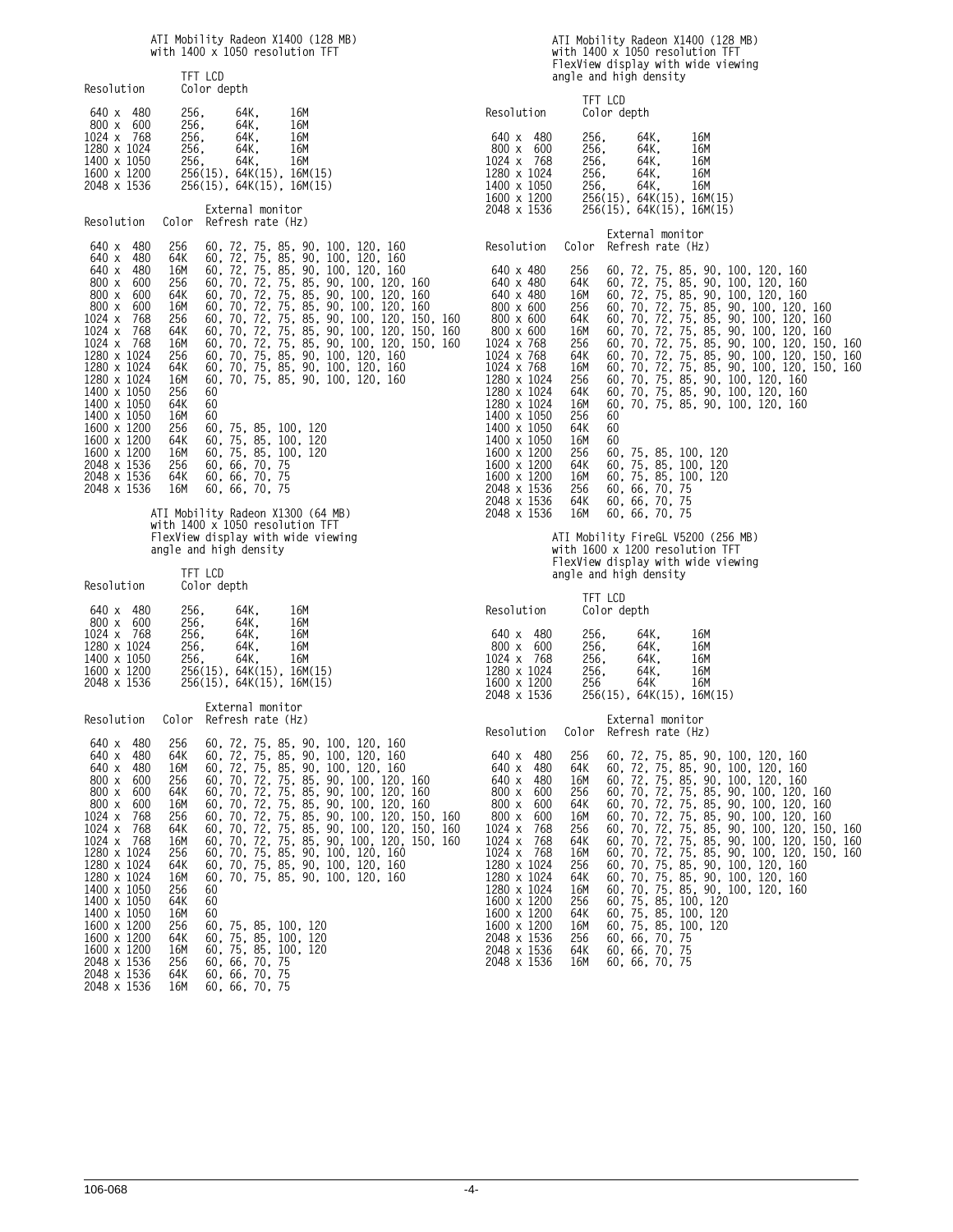#### **ATI Mobility FireGL V5200 (256 MB) with 1400 x 1050 resolution TFT**

| Resolution                                                                                                                                                                                                                                                                                                      |                                                                                                                                                     | TFT LCD<br>Color depth                                                                                                                       |                                                                 |                                                                                                                                                                                                                                                                                                                                                                                                                                                                                             |     |
|-----------------------------------------------------------------------------------------------------------------------------------------------------------------------------------------------------------------------------------------------------------------------------------------------------------------|-----------------------------------------------------------------------------------------------------------------------------------------------------|----------------------------------------------------------------------------------------------------------------------------------------------|-----------------------------------------------------------------|---------------------------------------------------------------------------------------------------------------------------------------------------------------------------------------------------------------------------------------------------------------------------------------------------------------------------------------------------------------------------------------------------------------------------------------------------------------------------------------------|-----|
| 640 x 480<br>800 x 600<br>1024 x 768<br>1280 x 1024<br>1400 x 1050<br>1600 x 1200<br>2048 x 1536                                                                                                                                                                                                                | 256.<br>256.<br>256.<br>256.<br>256.                                                                                                                | 64K.<br>256(15), 64K(15), 16M(15)<br>256(15), 64K(15), 16M(15)                                                                               | 16M<br>64K,<br>16M<br>64K,<br>16M<br>64K.<br>16M<br>64K.<br>16M |                                                                                                                                                                                                                                                                                                                                                                                                                                                                                             |     |
| Resolution Color                                                                                                                                                                                                                                                                                                |                                                                                                                                                     | External monitor<br>Refresh rate (Hz)                                                                                                        |                                                                 |                                                                                                                                                                                                                                                                                                                                                                                                                                                                                             |     |
| 640 x 480<br>640 x 480<br>640 x 480<br>800 x 600<br>800 x 600<br>$800 \times 600$<br>1024 x 768<br>1024 x 768<br>1024 x 768<br>1280 x 1024<br>1280 x 1024<br>1280 x 1024<br>1400 x 1050<br>1400 x 1050<br>1400 x 1050<br>1600 x 1200<br>1600 x 1200<br>1600 x 1200<br>2048 x 1536<br>2048 x 1536<br>2048 x 1536 | 256<br>64K<br>16M<br>256<br>$64K$<br>$16M$<br>256<br>64K<br>16M<br>256<br>64K<br>16M<br>256<br>64K<br>16M<br>256<br>64K<br>16M<br>256<br>64K<br>16M | 60<br>60<br>60<br>60, 75, 85, 100, 120<br>60, 75, 85, 100, 120<br>60, 75, 85, 100, 120<br>60, 66, 70, 75<br>60, 66, 70, 75<br>60, 66, 70, 75 |                                                                 | 60, 72, 75, 85, 90, 100, 120, 160<br>60, 72, 75, 85, 90, 100, 120, 160<br>60, 72, 75, 85, 90, 100, 120, 160<br>60, 70, 72, 75, 85, 90, 100, 120, 160<br>60, 70, 72, 75, 85, 90, 100, 120, 160<br>60, 70, 72, 75, 85, 90, 100, 120, 160<br>60, 70, 72, 75, 85, 90, 100, 120, 150, 160<br>60, 70, 72, 75, 85, 90, 100, 120, 150,<br>60, 70, 72, 75, 85, 90, 100, 120, 150, 160<br>60, 70, 75, 85, 90, 100, 120, 160<br>60, 70, 75, 85, 90, 100, 120, 160<br>60, 70, 75, 85, 90, 100, 120, 160 | 160 |

**Keyboard with TrackPoint and enhanced features:** The keyboard has the familiar layout of a ThinkPad notebook with function keys for quick access to system functions such as power management control.

- UltraNav, which combines the advantages of the TrackPoint device, center-scrolling button, and a touch pad, is standard.
- With ThinkLight®, you can easily view your keyboard in low-light conditions.
- ThinkPad button for one-button access to critical information. You can choose from three different caps for the TrackPoint.
- The TrackPoint with enhanced features includes the Press-to-Select and Release-to-Select function.

Tap the TrackPoint to speed icon launches and help reduce keystrokes. The programmable center button enables fast scrolling of Web sites and documents or fast panning across wide spreadsheets. Switch to the innovative magnifying glass feature to enlarge screen views in any application.

**Memory:** The T60 systems have 256 MB or 512 MB SDRAM 667 MHz SO DIMM memory standard, expandable to 3 GB. These systems can be configured for up to 3 GB of addressable memory. Memory options up to 1 GB DDR2 SDRAM 667 MHz SO DIMM and one 2 GB DDR2 SDRAM 533 MHz SO DIMM can be added in the two slots for memory expansion.

To achieve the maximum 3 GB to which memory can be expanded, you need to replace the 256 MB or 512 MB card with a 1 GB DDR2 SDRAM 667 MHz SO DIMM card and add a 2 GB DDR2 SDRAM 533 MHz SO DIMM card in the extra slot.

The T60p systems have 1 GB SDRAM 667 MHz SO DIMM memory standard, expandable to 4 GB. These systems can be configured for up to 4 GB of addressable memory. Memory options up to 2 GB DDR2 SDRAM 533 SO DIMMs can be added in each of the two slots for memory expansion.

To achieve the maximum 4 GB to which memory can be expanded, you need to replace the 1 GB card with a 2 GB card and add another 2 GB card in the extra slot.

**Important information about memory:** On the T60 and T60p systems, even though it is possible to physically install memory size to 4 GB, actual usable memory size will be limited to 3 GB. This limitation comes from the current 32-bit PC architecture.

Recommended for memory expansion are 2 GB PC2-4200 DDR2 SDRAM 533 MHz SO DIMM or 256 MB, 512 MB, and 1 GB PC2-5300 DDR2 SDRAM 667 MHz SO DIMM.

If PC2-4200 DDR2 SDRAM 533 MHz SO DIMM and PC2-5300 DDR2 SDRAM 667 MHz SO DIMM are used at the same time, actual memory access speed is aligned to 533 MHz.

**PC card:** One Type II slot and one ExpressCard/54 slot.

**Storage:** The customer-removable HDD is 40, 60, 80, or 100 GB (5400 rpm). The T60p systems have a 100 GB 7200 rpm HDD.

An optional second HDD in the UltraBay Slim expands storage. The second HDD option, requiring an adapter, can be used with all ThinkPad T60 and T60p models.

**Drives:** 24x-24x-24x-8x maximum CD-RW/DVD drive or DVD Recordable 8x max drive.

**Audio:** Full-duplex audio on the system board and the integrated microphone allow voice annotation and audio. The system is equipped with audio in/out jacks for stereo speakers, headphone, or external microphone. The system supports Microsoft DirectSound applications.

**Infrared (IR):** The system has one fast IR transceiver (up to 4 Mbps) for wireless file and data transfer and printing. The ThinkPad T43 notebooks comply with the Infrared Data Association (IrDA) IR data link specification V1.1.

**Other features:** Included ports:

- External display
- Built-in RJ-11 and RJ-45 connectors for telephony and LAN connections
- IR
- Microphone
- Headphone
- Three USB 2.0 ports

A PS/2 or serial port is not included, but both can be obtained through the optional ThinkPad Advanced Dock or ThinkPad Advanced Mini Dock.

The USB 2.0 ports, which connect external drives and other devices, are supported with Windows XP Professional.

The 168-pin connector supports these optional docking solutions:

- ThinkPad Advanced Mini-Dock for port replication, additional USB capability, and security
- ThinkPad Advanced Dock for a more advanced docking solution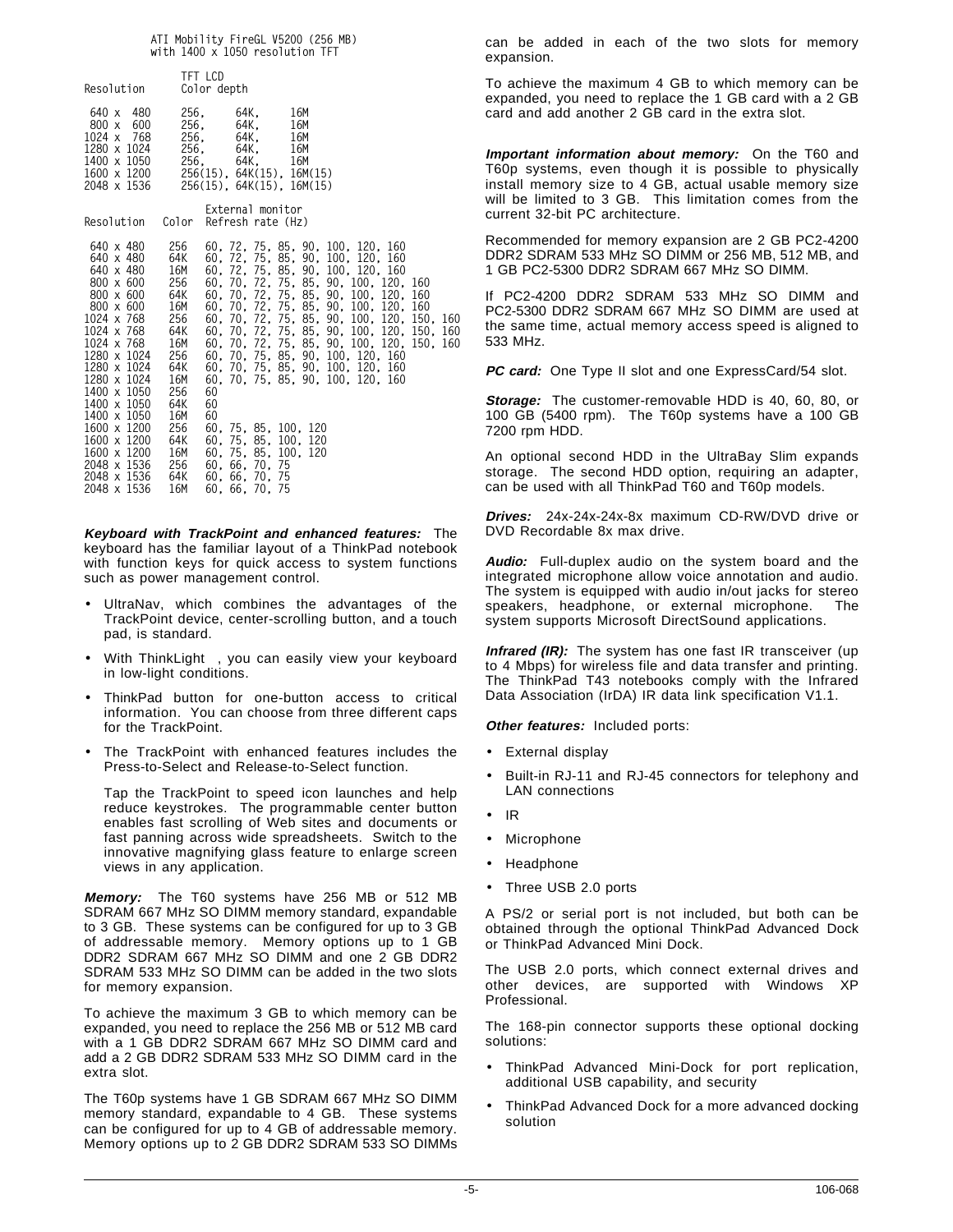# **AC adapter**

The ac adapter is an ac-to-dc converter that supplies the necessary power to the computer. The ac adapter also charges the battery pack when it is installed in the computer.

#### **Li-Ion battery pack**

- A Li-Ion battery pack with six or nine cells is shipped with the system.
- The optional ThinkPad Ultrabay Slim Li-Polymer battery with three cells fits into the Ultrabay Slim.
- An optional ThinkPad Z60m/T60 Series High Capacity Li-Ion battery with nine cells is available for even longer battery hours of operation for systems that come standard with the six-cell battery. Two batteries can be installed to increase battery operating time.
- The battery pack is an internal power source to the computer when the ac adapter is not available. The battery pack is rechargeable and is charged using the ac adapter with the system.
- You can determine how much battery power remains by using the Fuel-Gauge ThinkPad utility program. This displays the percentage of charge remaining, whether one or two batteries are in the system.

Approximate operation and charging hours:

- Power off/suspend charging**<sup>16</sup>**: 3.6 hr (6-cell), 4.5 hr (9-cell)
- Charging during operation**<sup>16</sup>**: 3.6 to 6.0 hr (6-cell), 4.5 to 6.0 hr (9-cell)
- Battery operation: Intel Graphics Media Accelerator 950 models:
	- − Six-cell battery: Up to 5.5 to 6.0 hr
	- − Six-cell plus optional bay battery: Up to 8.5 hr
	- − Nine-cell battery (optional on some systems): Up to 8.7 to 9.0 hr
	- − Optional nine-cell plus bay battery: Up to 11.5 hr
- Battery operation: ATI Mobility graphics chipsets models:
	- Six-cell battery: Up to 3.4 to 4.3 hr
	- − Six-cell plus optional bay battery: Up to 6.1 hr
	- − Nine-cell battery (optional on some systems): Up to 5.1 to 5.9 hr
	- − Optional nine-cell plus bay battery: Up to 7.5 hr

#### **Features available for this family of ThinkPad T60 notebooks**

Certain product family features are sometimes limited to select models that may not be available in all countries. Refer to the models and features available in your country**<sup>17</sup>**.

- Intel processors are: Intel Core Solo processor T1300 (1.66 GHz), Intel Core Duo processor T2300 (1.66 GHz), Intel Core Duo processor T2400 (1.83 GHz), Intel Core Duo processor T2500 (2.0 GHz), Intel Core Duo processor T2600 (2.16 GHz).
- HDDs are 40, 60, and 100 GB at 5400 rpm. Also, 100 GB at 7200 rpm on selected models.
- System memory is 256 MB, 512 MB, or 1 GB.
- Optical drives are CD-RW/DVD-ROM (Combo) and DVD recordable (Multiburner).
- Bluetooth wireless technology.
- Graphics chipsets are ATI Mobility Radeon X1300 (64 MB), ATI Mobility Radeon X1400 (128 MB), and ATI Mobility FireGL V5200 (256 MB) graphics chipset.
- Intel Graphics Media Accelerator 950 chipset.
- Wireless features are Intel PRO/Wireless 3945ABG (Intel 11 a/b/g) and ThinkPad 11 a/b/g.
- System chipsets are Intel 945PM (T60 and T60p Discrete models) and Intel 945GM (T60 Integrated models).
- Fingerprint reader on selected models.
- Displays are 358.1-mm (14.1-in) TFT display with 1024 x 768 or 1400 x 1050 resolution or 381.0-mm (15.0-in) TFT display with resolutions of 1024 x 768, 1400 x 1050 FlexView display with wide viewing angle and high density, and 1600 x 1200 FlexView display with wide viewing angle and high density.
- 6-cell or 9-cell battery.
- 65 watt or 90 watt ac adapter, depending on model.
- Integrated Verizon Sierra Wireless CDMA2000 Network Adapter for Verizon Broadband Wireless Access on selected models.
- Microsoft Windows XP Professional operating system and selected pre-loaded applications.

#### **Software**

**Non-Lenovo software:** The non-Lenovo software programs listed in this section may be licensed to you under the non-Lenovo manufacturer′s, supplier′s, or publisher′s terms and conditions. The non-Lenovo manufacturers, suppliers, or publishers are responsible for providing any service or support associated with these programs. The descriptions of these programs were obtained from information made available by these companies to the general public. Lenovo does not warrant these products. Some software may differ from its separately available version (if available), and may not include user manuals or all program function.

# **Software available for download from the Web**

• Client Security software updates

**http://www-306.ibm.com/pc/support/site.wss/ document.do?lndocid=MIGR-46391**

**Note:** For models with Embedded Security Subsystem

• IBM Director Agent

**http://www.pc.ibm.com/us/eserver/xseries/ systems\_management/dwnl.html**

• IBM Remote Deployment Manager

**http://www.pc.ibm.com/us/eserver/xseries/ systems\_management/dwnl.html**

#### **Software that may be included or preloaded on the system**

**Standard Preload for T60 and T60p systems**

**All geographies (Windows XP Professional)**

- Microsoft Windows XP Professional
- InterVideo WinDVD Player **—** only for systems with DVD drive or DVD/CD-RW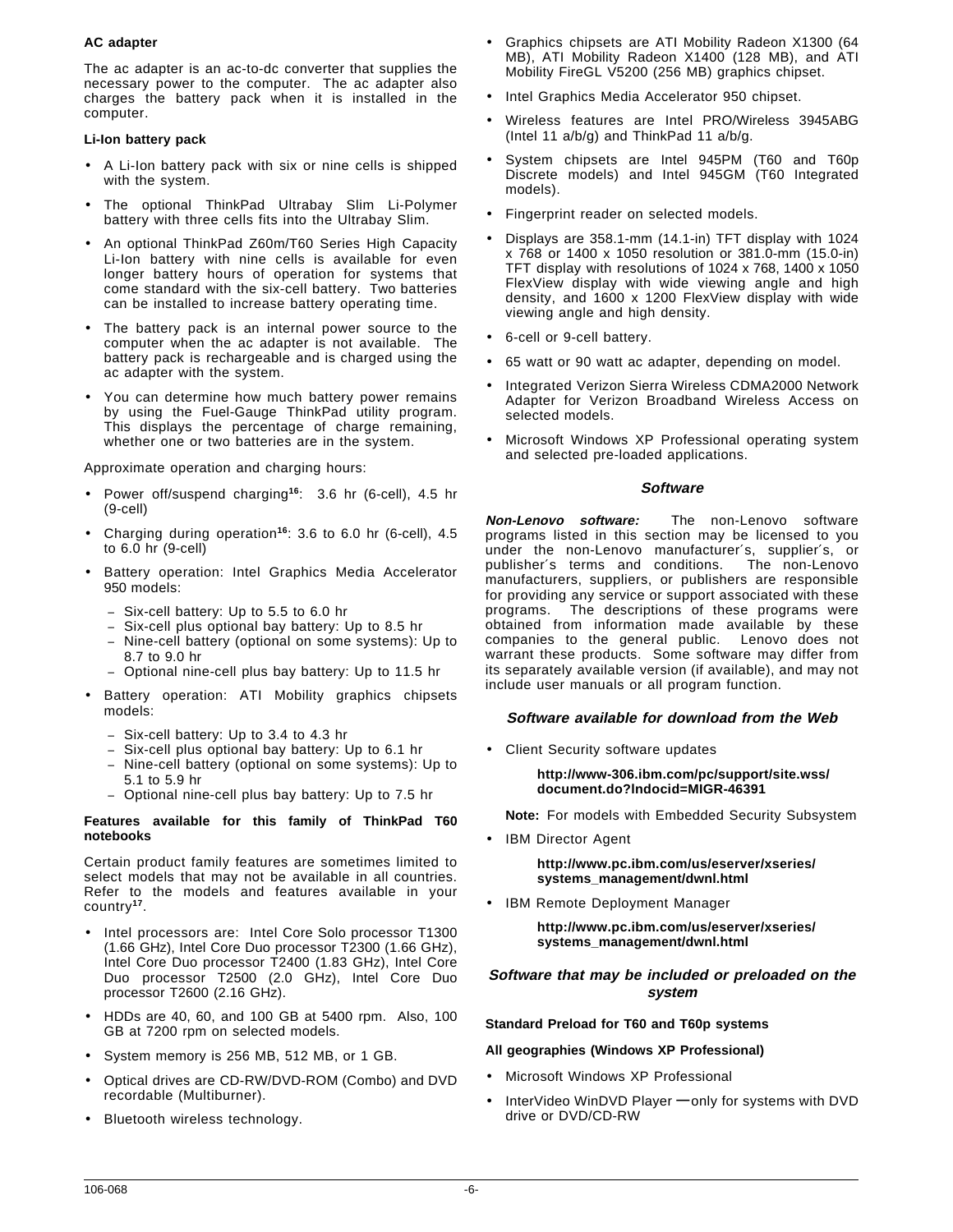- InterVideo WinDVD Creator **—** only for systems with DVD-RW/CD-RW drive
- ThinkVantage Productivity Center
- ThinkVantage System Update
- PC-Doctor diagnostics
- Think Multimedia **—** only for systems with DVD-RW/CD-RW drive
- ThinkVantage Access Connections
- Adobe Acrobat Reader
- ThinkVantage Rescue and Recovery 3.0
- Symantec Client Security Software (OEM Edition) with 90 days of virus definition updates
- ThinkVantage Client Security Software
- ThinkVantage Fingerprint software on selected systems

# **Warranty information**

For a copy of applicable product warranties, contact your authorized Lenovo reseller or Lenovo representative. Lenovo makes no representation or warranty regarding third-party products or services.

Telephone support may be subject to additional charges, even during the limited warranty period. For Lenovo machines with on-site labor, Lenovo will attempt to diagnose and resolve the problem remotely before sending a technician. For Lenovo machines with courier or depot service, Lenovo will attempt to diagnose and resolve the problem remotely before sending a courier.

All offers are subject to availability. Lenovo reserves the right to alter product offerings and specifications at any time without notice. Lenovo is not responsible for photographic or typographic errors.

#### **Accessibility by people with disabilities**

The following features support use by people with disabilities:

- Controls and latches operable with one hand and minimal dexterity
- Keys discernible by touch without activating them
- Ports and connectors for connection of industry-standard devices

# **Reference information**

- Power management reduces processor speed when in battery mode.
- <sup>2</sup> Maximum capacity: May require the replacement of standard component with the largest supported component
- available. **<sup>3</sup>** GB equals one billion bytes when referring to HDD. Accessible capacity is less. Up to 4 GB is used in the
- service partition.<br>Variable read rate. Actual playback speed varies and is<br>often less than the maximum possible.
- <sup>5</sup> For combination drives, maximum speeds are given in the following order: CD-W, CD-RW, CD-R, and DVD-R.
- The V.90 modem can receive data at up to 56 Kbps from a compatible service provider and transmit data at up to 31.2 Kbps. Public networks currently limit maximum download speeds to about 53 Kbps. Actual speeds depend on many
- factors and are often less than the maximum possible. **<sup>7</sup>** Upload speeds are limited to 48 Kbps for V.92 modems. Actual speeds depend on many factors and are often less

than the maximum possible. V.92 functions and speeds require a compatible phone line and server equipment, and download of a V.92 support device driver when available. Check with your telephone and Internet service providers for

- 11a, 11b, and 11g wireless are based on IEEE 802.11a, 802.11b, and 802.11g. An adapter with 11 a/b or 11/a/b/g can communicate on any of these formats; the actual connection<br>is based on the access point to which it connects.
- These model numbers achieved the Ziff Davis Media Inc.'s Business Winstone 2002 BatteryMark V1.0 battery rundown time of at least the time shown. This test was performed without independent verification by the VeriTest testing division of Lionbridge Technologies, Inc. (VeriTest) nor Ziff Davis Media Inc.; neither Ziff Davis Media Inc. nor VeriTest makes any representations or warranties as to these test results. For a description of the environment under which the test was performed, visit

#### **http://www.ibm.com/pc/ww/thinkpad/batterylife**

Battery life (and recharge time) varies based on many factors, including screen brightness, applications, features, power management, battery conditioning, and other

customer preferences. **<sup>10</sup>** Activating Verizon Wireless Service: Lenovo customers will be contacted after purchase to activate service; requires separate agreement with Verizon Wireless and is subject to the Customer Agreement, Calling Plan, and credit approval. Service and airtime charges will apply; \$175 early termination fee. Verizon Wireless, not Lenovo, is solely responsible for service. Service is not available in all areas; the purchaser is responsible for verifying that service is available for the intended location before purchasing a computer equipped with WAN card. coverage limitations, and maps can be obtained at

# **http://www.verizonwireless.com/b2c/mobileoptions/ broadband/serviceavailability.jsp?opener=b2b <sup>11</sup>** Verizon Wireless service speed: Speed averages 400-700

- kbps based on network tests with 5 MB FTP data files, without compression. Speed declines with distance from cell site and is limited to 154 Mbps at certain cell sites with backhaul limitations. The number of users on the Verizon Wireless data network may also affect maximum possible speed. Average upload speeds expected to be between 60-80 Kbps. Speed claims are based on network tests with 5 MP FTP data files, without compression. Actual speeds
- 
- and coverage may vary. **<sup>12</sup>** Thickness may vary at certain points on the system. **<sup>13</sup>** Actual weight may vary depending on vendor components, manufacturing process, or options. Weight includes battery and optional travel bezel instead of the standard optical drive in the Ultrabay Slim. **<sup>14</sup>** As an ENERGY STAR partner, Lenovo has determined that
- all models of this product meet the ENERGY STAR guidelines for energy efficiency.<br> **15** Supported in panning mode.<br> **16** Recharge time varies.<br> **17** Refer to the models and features available in your country.
- 
- 
- 

#### **Trademarks**

Remote Deployment Manager is a trademark of International Business Machines Corporation in the United States or other countries or both.

xSeries and eServer are registered trademarks of International Business Machines Corporation in the United States or other countries or both.

Intel and Intel Centrino are registered trademarks of Intel Corporation.

Windows and Microsoft are trademarks of Microsoft Corporation.

ThinkVantage, Ultrabay, Lenovo, Rescue and Recovery, ThinkPad HDD Shock Absorber, and ImageUltra are trademarks of Lenovo in the United States, other countries, or both.

ThinkPad, TrackPoint, and ThinkLight are registered trademarks of Lenovo in the United States, other countries, or both.

Other company, product, and service names may be trademarks or service marks of others.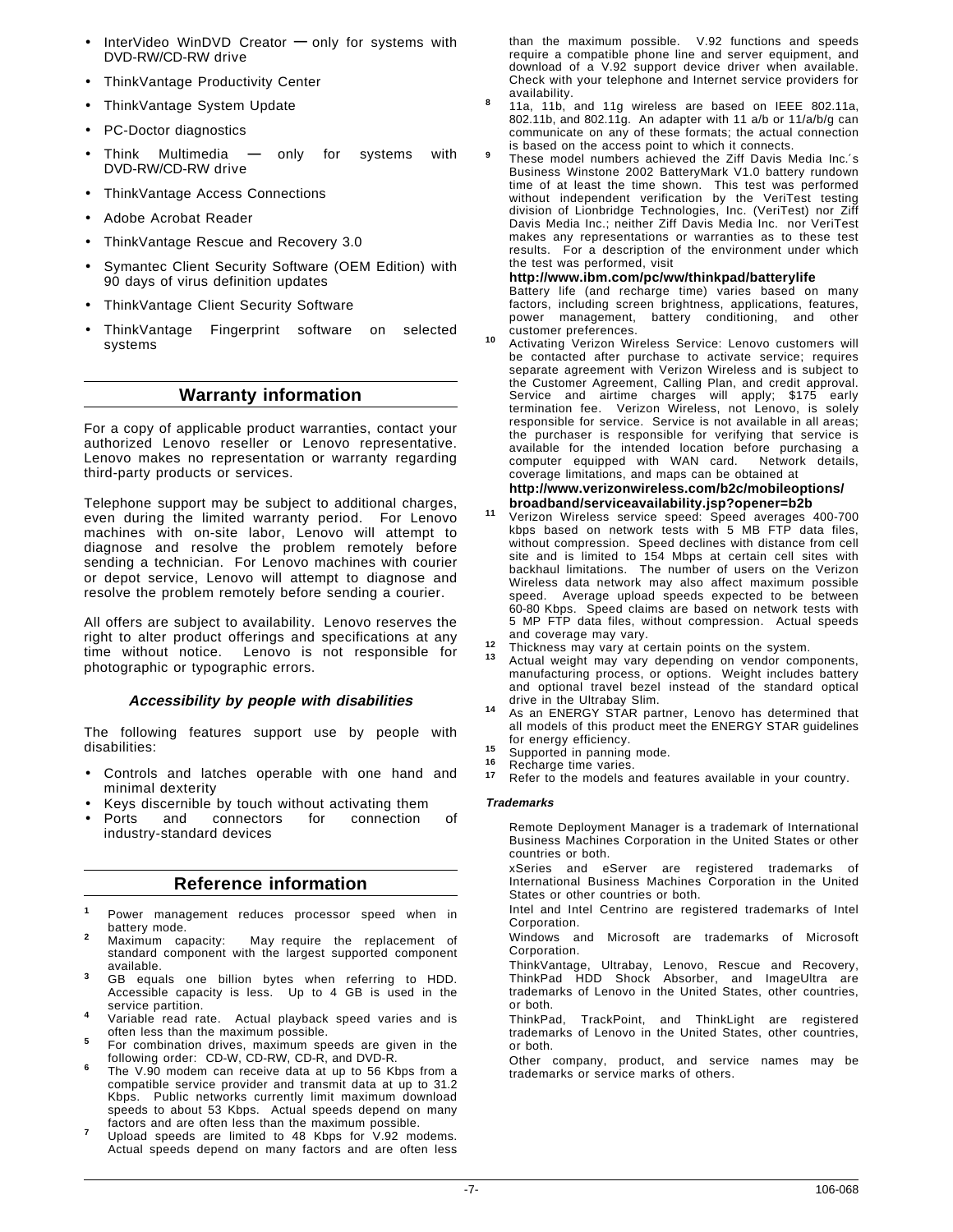# **United States Announcement Supplemental Information**

#### January 31, 2006

# **Optional features**

For the latest information on options available for the ThinkPad® T60 and T60p models and other ThinkPad notebooks, visit

#### **http://www.pc.ibm.com/us/accessories/thinkpad/ index.html**

# **Services**

# **IBM Integrated Technology Services**

IBM services include business consulting, outsourcing, hosting services, applications, and other technology management.

These services help you learn about, plan, install, manage, or optimize your IT infrastructure to be an On Demand Business. They can help you integrate your high-speed networks, storage systems, application servers, wireless protocols, and an array of platforms, middleware, and communications software for Lenovo and many non-Lenovo offerings.

For details on available services, contact your IBM representative or visit

#### **http://www.ibm.com/services/**

For details on available IBM Business Continuity and Recovery Services, contact your IBM representative or visit

#### **http://www.ibm.com/services/continuity**

For details on education offerings related to specific products, visit

#### **http://www.ibm.com/services/learning/index.html**

Select your country, and then select the product as the category.

# **Technical information**

#### **Physical specifications**

**Note:** Actual specifications and weights may vary based on features, vendor components, or manufacturing processes. All weights and dimensions are approximate.

For systems with 358.1-mm (14.1-in) TFT display:

- Width: 311 to 316 mm (12.2 to 12.4 in)
- Depth: 255 mm (10.0 in)
- Height: 26.6 to 31 mm (1.0 to 1.2 in)
- Weight:
	- − With travel bezel: 2.17 kg (4.8 lb)
	- − Configured system: 2.34 kg (5.2 lb)

For systems with 381.0-mm (15.0-in) TFT display:

- Width: 329 to 334 mm (13.0 to 13.2 in)
- Depth: 268 mm (10.6 in)
- Height: 31 to 36 mm (1.2 to 1.4 in)
- Weight:
	- − With travel bezel: 2.54 kg (5.6 lb)
	- − Configured system: 2.71 kg (6.0 lb)

#### Accessories

- Li-Ion battery pack: 6-cell 340 g (0.75 lb)
- Li-Ion battery pack: 9-cell 490 g (1.08 lb)
- 90W ac adapter (2-pin or 3-pin): 360 g (0.795 lb)
- 65W ac adapter (2-pin or 3-pin): 260 g (0.573 lb)
- Power cord for ac adapter: 90 g (0.19 lb)
- DVD drive: 345 g (0.76 lb)

#### **Electrical specifications**

- Universal ac adapter (90 W 2-pin): − Input: 100/240 V ac, 2.5A (max), 50/60 Hz − Output: 20 V dc, 4.5 A
- Universal ac adapter (90 W 3-pin):
	- − Input: 100/240 V ac, 1.7A (max), 50/60 Hz
- − Output: 20 V dc, 4.5 A
- Universal ac adapter (65 W 2-pin/3-pin): − Input: 100/240 V ac, 1.5A (max), 50/60 Hz − Output: 20 V dc, 3.25 A
- Li-Ion battery packs:
	- − 6-cell: 10.8 V, 5.2 Ah
	- − 9-cell: 10.8 V, 7.8 Ah

**Heat dissipation:** 222 / 307 Btu/hr maximum

**Heat emissions:** 60 / 90 watts maximum

**Air temperature for shipping and storage:** -20° to 60°C (-4° to 140°F)

**Acoustic noise level:** Category 3D (office environment)

- Low cooling fan speed:
	- − Sound power level: 3.7 bels (idling), 4.0 bels (HDD seeking)
	- Sound pressure level at the operator position: 31 dB (idling), 34 dB (HDD seeking)
- Middle cooling fan speed:
	- − Sound power level: 3.9 bels (idling), 4.0 bels (HDD seeking)
	- Sound pressure level at the operator position: 33 dB (idling), 34 dB (HDD seeking)
- High cooling fan speed:
	- − Sound power level: 4.0 bels (idling), 4.1 bels (HDD seeking)
	- Sound pressure level at the operator position: 36 dB (idling), 37 dB (HDD seeking)

This announcement is provided for your information only.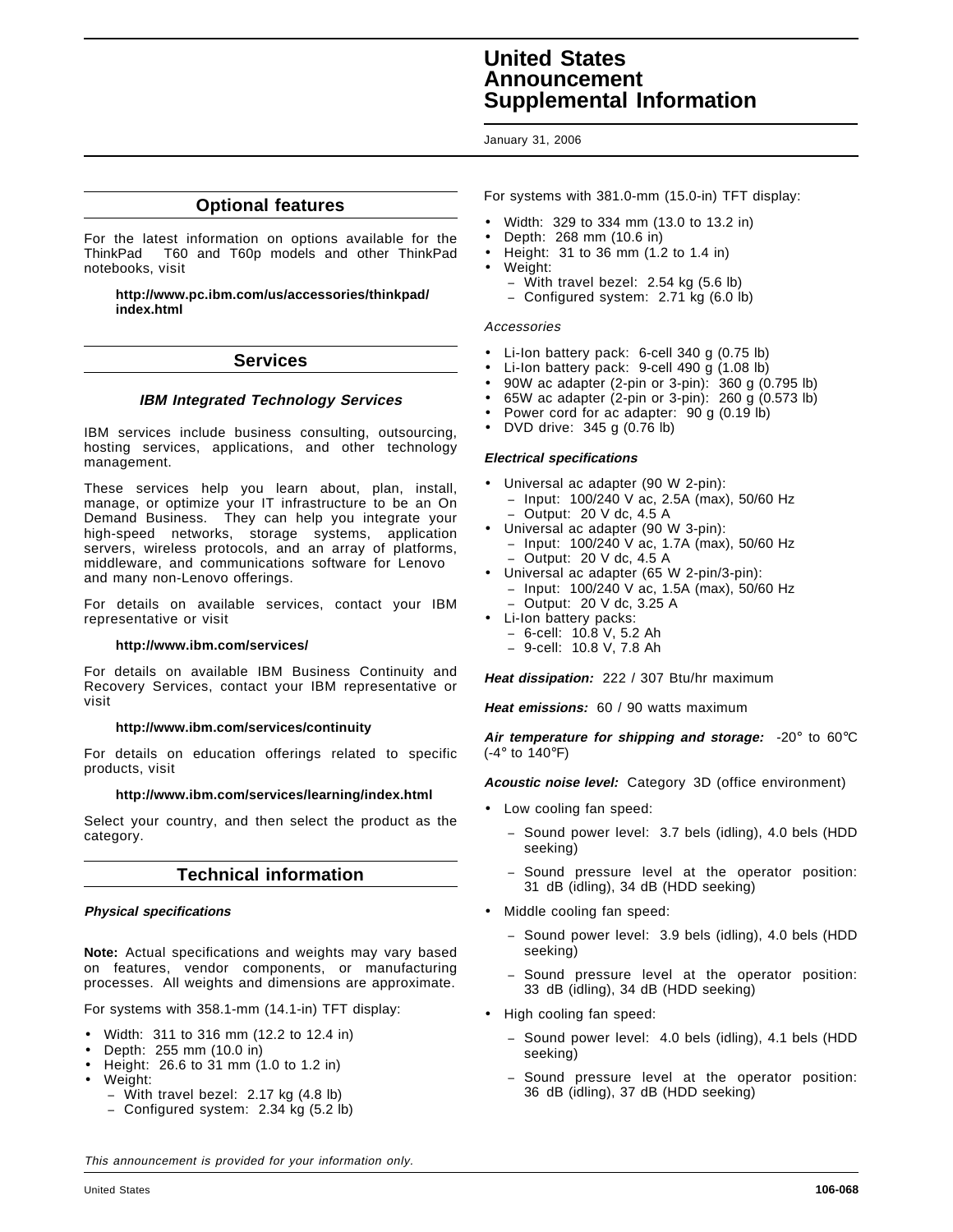**Note:** All measurements are made in accordance with ISO 7779 and reported in conformance with ISO 9296.

**Operating environment:** ThinkPad computers are designed, built, and tested for high quality and reliability. When used properly in standard business environments, a ThinkPad system should be a reliable computing asset for many years. Harsh environments and abuse can damage ThinkPad notebooks because they are not intended to withstand extreme temperatures, dust, shock, or other severe physical environments. ThinkPad systems should not be used in unsuitable environments. For example, a ThinkPad system should not be used in nonstationary environments, such as in-vehicle installations, without additional casing or shock dissipation. Lenovo warrants that the ThinkPad notebook will conform to its Official Published Specifications when used in a suitable physical operating environment.

#### **Air temperature**

- 0 to 8,000 ft:
	- − Operating:
		- **--** Without diskette: 5° to 35°C (41° to 95°F) **--** With diskette inside unit: 10° to 35°C (50° to 95°F)
	- − System off: 5° to 43°C (41° to 110°F)
	- − Storage/shipment: -20° to 60°C (-4° to 140°F)
	- − Wet bulb (maximum): 29.4° C (85° F)
- 8,000 to 10,000 ft:
- − Operating:
	- **--** Without diskette: 5° to 31.3° C (41° to 88°F)
		- **--** With diskette inside unit: 10° to 31.3°C (50° to 88°F)
- − System off: 5° to 43°C (41° to 110°F)
- Storage/shipment: -20 $^{\circ}$  to 60 $^{\circ}$  C (-4 $^{\circ}$  to 140 $^{\circ}$ F)
- − Wet bulb (maximum): 25.7°C (78°F)

**Note:** The maximum temperature when the system is on is linearly decreased from 8,000 to 10,000 ft.

#### **Relative humidity**

- Operating:
	- − 8% to 95% (without diskette)
	- − 8% to 80% (with diskette inside unit)
- Storage/shipment: 5% to 95%

#### **Altitude:** 10,000 ft maximum (3,048 m)

#### **Agency approvals**

- System unit approvals:
	- − FCC Part 15 Class-B (Doc)
	- − VCCI Class 2
	- − UL-60950
	- − C-UL
	- − CCC (for China)
	- − BSMI (for Taiwan)
	- − SMA 3548 (Australia and New Zealand)
	- − MPR-II (Sweden)
	- CE Mark
	- − CB Report
	- − NOM (Mexico)
	- − MIC (Korea)

**Software requirements:** The following operating systems support the ThinkPad T60 and T60p computer:

- Windows 2000 Professional (SP4**<sup>18</sup>**) with USB 2.0 support
- Windows XP Professional (SP1a**<sup>18</sup>** or SP2) with USB 2.0 support
- Windows XP Home (SP1a**<sup>18</sup>** or SP2) with USB 2.0 support
- **<sup>18</sup>** Supported only when Core Multi-Processing is disabled.

For information about support for these operating systems, visit

#### **http://www.lenovo.com/think/support**

**Note:** Previous versions of these operating systems are not supported.

For a list of completed Linux<sup>™</sup> certifications, visit

#### **http://www.lenovo.com/think/support/site.wss/ MIGR-48NT8D.html**

Operating systems other than those preinstalled on the systems may not provide full-feature function. To view considerations or service hints and tips by operating system, visit

#### **http://www.lenovo.com/think/support**

- In the middle of the page, in the Quick path to a product field, enter your system′s four-digit machine type and three-digit model number, such as 2007-123.
- On the left side of the page, click Hints and Tips.
- In middle of the page, select a category such as Windows 2000 to see the list of considerations or hints and tips for your machine type.

#### **Compatibility and supported products**

Contact your ThinkPad representative for a list of supported features and options.

**PC card:** The ThinkPad T60 and T60p notebooks conform to the PC Card Standard Release 8. The PC Card Standard encompasses both the former 16-bit Release 2.1 card standard and the 32-bit CardBus card. Other PC card adapters that comply with the PC Card Standard may also function, but have not been tested by Lenovo.

#### **Vendor software compatibility**

Lenovo tests a large number of commonly used and available applications for compatibility with its ThinkPad systems using supporting operating systems and configurations. In general, you can expect that most vendor applications designed to run on supported operating systems and Intel-compatible system architectures should be compatible with a ThinkPad system. Some configurations, however, may not be compatible.

Lenovo does not warrant or support vendor software products, nor guarantee compatibility of those products with Lenovo systems. Refer to the applicable warranty and license terms provided by the respective vendors.

ThinkPad T60 and T60p systems contain BIOS in their flash ROM and a GUI to set up the system and power-management features for Windows users. BIOS provides the hardware instructions and interfaces designed to support the standard features of the ThinkPad T60 and T60p computers and to maintain compatibility with many software programs currently operating under Windows XP.

**Limitations:** For a list of tips about running various versions of operating systems, visit

#### **http://www.lenovo.com/think/support**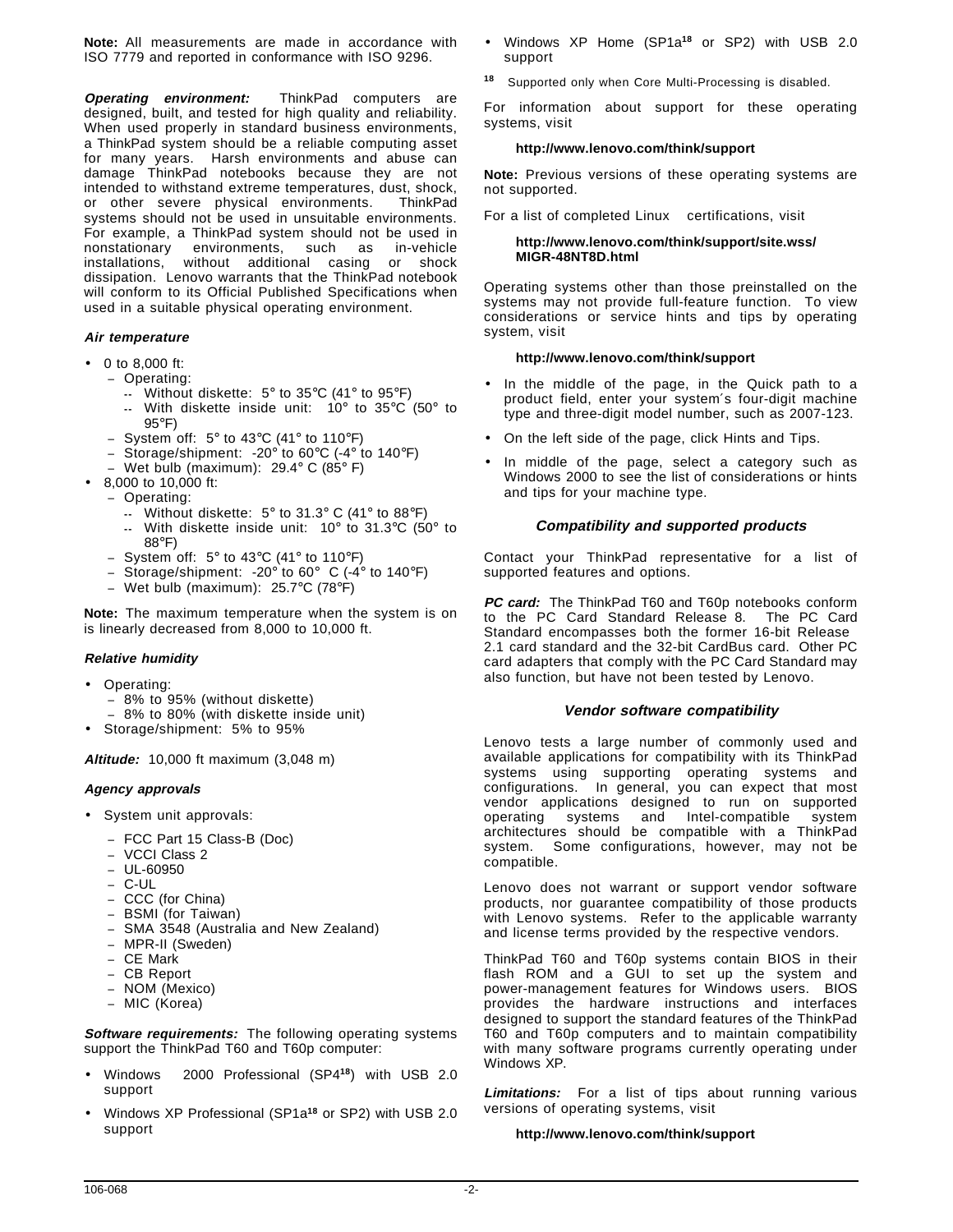# **General**

- ThinkPad 11a/b/g Wi-Fi wireless LAN PCI Express Mini Card (ThinkPad 11a/b/g), Intel PRO/Wireless 3945ABG, support ad hoc wireless connection mode for 2.4 GHz 802.11b connections. ThinkPad 11a/b/g, and Intel PRO/Wireless 3945ABG wireless adapters support ad hoc wireless connections for 2.4 GHz 802.11g connections at 802.11b data rates (up to 11 Mbps) as defined in the IEEE 802.11g standard.
- Do not use the RJ-11, RJ-45, or VGA port when the computer is docked on ThinkPad Advanced Dock, ThinkPad Advanced Mini Dock, or ThinkPad Essential Port Replicator.
- Always place the RJ-11 cover on its connector.
- Selected systems are wireless upgradable with wireless LAN PCI Express Mini Card options sold by Lenovo. Systems are not wireless upgradable in all countries.
- Systems with the wireless LAN product permit legal operation worldwide in regions in which it is approved. This product has been tested and certified to be interoperable by the Wireless Ethernet Compatibility Alliance and is authorized to carry the Wi-Fi brand.
- Using Wi-Fi wireless and optional Bluetooth products together may impact the performance of both.
- Support for a DVI monitor is through the ThinkPad docking options and is limited to a resolution of 1600 x 1200, 60 Hz mode.
- The Active Protection System<sup>™</sup> is automatically disabled while the computer is:
	- − Loading the operating system
	- − In standby or hibernation mode
	- Resuming from normal operation after being in standby or hibernation
	- − Being shut down

On the T60 and T60p systems, even though it is possible to physically install 4 GB of memory, the actual amount of memory addressable by an operating system will be limited to 3 GB. This limitation comes from the current 32-bit PC architecture.

# **Planning information**

**Cable orders:** All required cables are included in the shipment group.

**Installability:** ThinkPad notebook systems require approximately 20 minutes for installation. Installation includes unpacking, setting up, and powering on the system. Additional time is required to install optional memory and other features.

# **Packaging**

- System unit with the appropriate processor, HDD, and display
- 256 MB, 512 MB, or 1 GB of memory, depending on model
- Proper optical drive installed
- Modem and Ethernet
- Embedded Security Subsystem 2.0
- Fingerprint reader in selected models
- Wi-Fi wireless in selected models
- Bluetooth card and antenna in selected models
- Verizon Sierra Wireless CDMA2000 Network Adapter for Verizon Broadband Wireless Access in selected models
- Appropriate preloaded software

# Shipment group

- System unit with U.S. English keyboard
- AC adapter
- Rechargeable battery pack (Li-Ion)
- Power cord
- TrackPoint<sup>®</sup> caps
- ThinkPad T Series Service and Troubleshooting Guide
- ThinkPad T Series Setup Guide
- License agreement and supporting documentation
- Lotus SmartSuite<sup>®</sup> Millennium license of use
- Lotus Notes<sup>®</sup> stand-alone client license of use
- Envelope Group BM (miscellaneous envelope): Insurance brochure

**Supplies:** Not applicable

# **Security, auditability, and control**

**Passwords:** These password protection mechanisms are available:

- Power-on passwords to help protect the system from unauthorized use
- Supervisor password for use by a system administrator
- HDD password to help protect data on the removable HDD

In addition, an optional locking device in the security slot provides physical security.

The customer is responsible for evaluation, selection, and implementation of security features, administrative procedures, and appropriate controls in application systems and communications facilities.

# **Terms and conditions**

# **IBM Global Financing:** Yes

# **ThinkPad T60 systems (machine type 1953)**

These systems have a one-year depot warranty.

To obtain copies of the Lenovo Statement of Limited Warranty, contact your reseller or Lenovo.

In the United States, call 800-426-7378 or write to:

Warranty Information P.O. Box 12195 Research Triangle Park, NC 27709 Attn: Dept ZPYA/B676

#### **Warranty period**

- System hardware **—** One year on parts and labor
- System battery **—** One year

Optional Lenovo features initially installed in a Lenovo system carry the same warranty period as the system. If installed after the initial system installation, they carry the balance of the system warranty or the optional feature warranty, whichever is greater.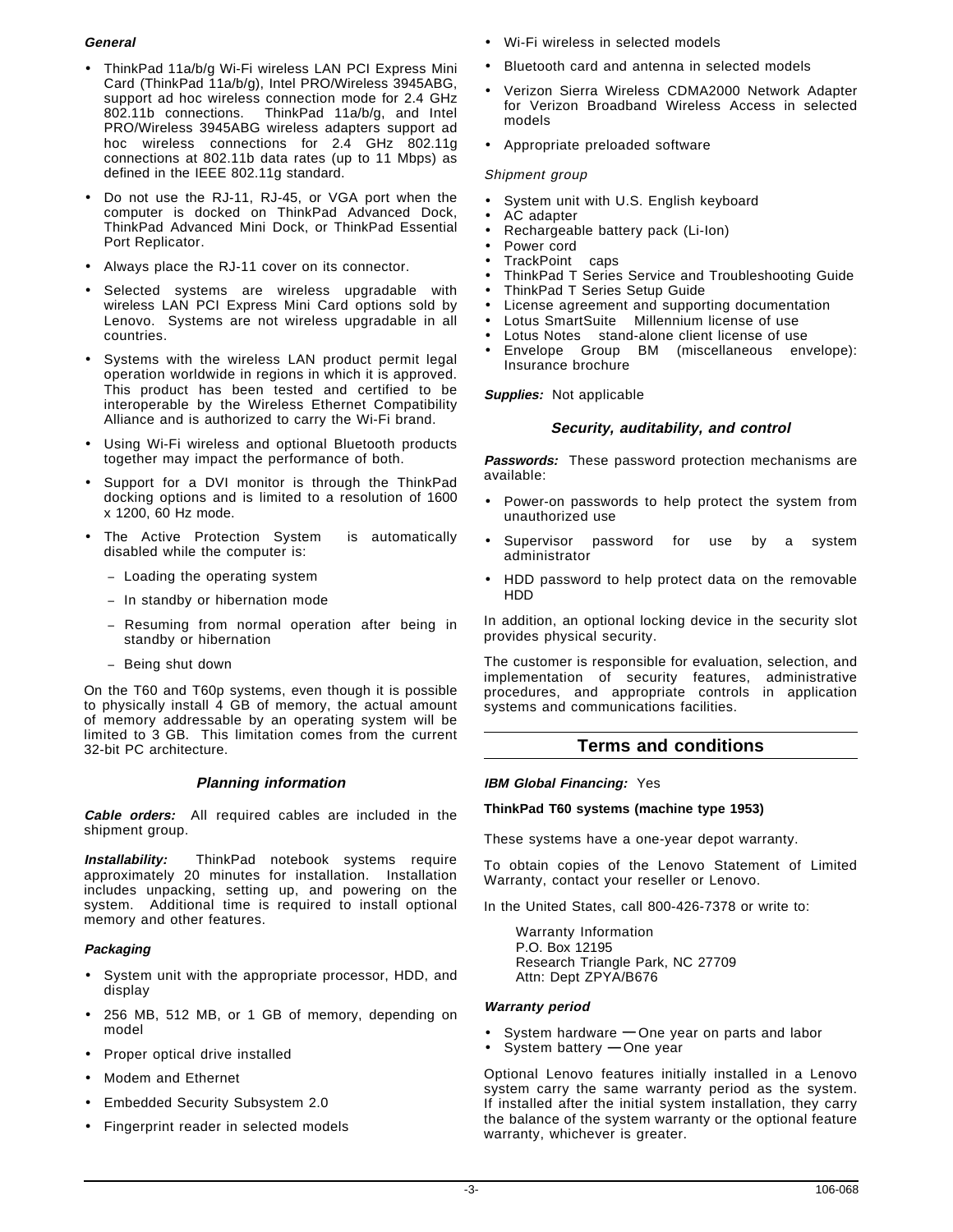**Warranty service:** If required, your service provider provides repair or exchange service depending on the type of warranty service specified for the machine. A service technician will attempt to resolve your problem over the telephone. You must follow the problem determination and resolution procedures. Scheduling of service will depend upon the time of your call and is subject to parts availability. Service levels are response time objectives and are not guaranteed. The specified level of warranty service may not be available in all worldwide locations. Additional charges may apply outside your service providers normal service area. Contact your local service provider representative or your reseller for country- and location-specific information.

**Customer replaceable unit (CRU) service:** Lenovo will ship CRUs to you for you to install, Tier 1 CRUs are easy to install whereas Tier 2 CRUs require some technical skill and tools. CRU information and replacement instructions are shipped with your machine and are available from Lenovo at any time at your request. You may request that a service provider install CRUs, at no additional charge, under the type of warranty service designated for your machine. Lenovo specifies in the materials shipped with a replacement CRU whether a defective CRU must be returned. When return is required, return instructions and a container are shipped with the replacement CRU, and you may be charged for the replacement CRU if Lenovo does not receive the defective CRU within 30 days of your receipt of the replacement.

**Courier or depot service:** You will disconnect the failing machine for collection arranged by your service provider. A shipping container will be provided to you for you to return your machine to a designated service center. A courier will pick up your machine and deliver it to the designated service center. Following its repair or exchange, the service center will arrange the return delivery of the machine to your location. You are responsible for its installation and verification.

**Customer carry-in or mail-in service:** You will deliver or mail as your service provider specifies (prepaid unless specified otherwise) the failing machine suitably packaged to a designated location. After the machine has been repaired or exchanged, it will be made available for your collection or, for mail-in service, the machine will be returned to you at Lenovo′s expense, unless your service provider specifies otherwise. You are responsible for the subsequent installation and verification of the machine.

This type of service is called EasyServ in the U.S. and Canada.

Call 800-426-7378 to assist with problem isolation for hardware to determine if warranty service is required. Telephone support may be subject to additional charges, even during the limited warranty period. If a hardware problem is identified, the Customer Support Center will either initiate the shipment of a CRU or arrange for a courier to pick up the system for overnight delivery (where available) to the repair location. Most repairs should be made within 48 hours after the system is received at the repair location (actual repair time may vary). Keep the original shipping carton for shipping to the repair location. If the original shipping carton is not available, the courier will deliver a shipping carton and return to pick up the system for delivery to the repair location.

**International Warranty Service (IWS):** IWS is available during the warranty period to customers who travel or relocate to countries where their computer is sold and serviced by a service provider authorized to perform

warranty service. Eligible Lenovo computers are identified by their four-digit machine type.

You can obtain IWS through the method of service, such as CRU, depot, carry-in, or on-site, provided in the servicing country. Service methods and procedures vary by country, and some service or parts may not be available in all countries. Service centers in certain countries may not be able to service all models of a particular machine type. In addition, some countries may have fees and restrictions that apply at the time of service.

**Note:** Due to the earth′s magnetic field, CRT monitors are manufactured to work in northern, southern, and equatorial regions of the earth and may not produce a satisfactory image when moved between them. Any required adjustment (if possible) is not covered under IWS and may be subject to a chargeable action. The magnetic field does not affect flat-panel LCD monitors and ThinkPad LCD displays.

**Licensing:** Programs included with this product are licensed under the terms and conditions of the license agreements that are shipped with the system.

#### **ThinkPlus services**

**Warranty and maintenance options:** The announced products may be eligible for ThinkPlus maintenance services, convenient prepackaged offerings for warranty service upgrades and maintenance services.

**Installation services:** The announced products may be eligible for ThinkPlus installation services, convenient prepackaged offerings for installation services.

Refer to the **Prices** section for information on the availability of ThinkPlus services.

#### **ThinkPad T60 and T60p systems (machine types 2623 and 1954)**

These systems have a three-year depot warranty.

To obtain copies of the Lenovo Statement of Limited Warranty, contact your reseller or Lenovo.

In the United States, call 800-426-7378 or write to:

Warranty Information P.O. Box 12195 Research Triangle Park, NC 27709 Attn: Dept ZPYA/B676

#### **Warranty period**

- System hardware **—** Three years on parts and labor
- System battery **—** One year

Optional Lenovo features initially installed in a Lenovo system carry the same warranty period as the system. If installed after the initial system installation, they carry the balance of the system warranty or the optional feature warranty, whichever is greater.

**Warranty service:** If required, your service provider provides repair or exchange service depending on the type of warranty service specified for the machine. A service technician will attempt to resolve your problem over the telephone, you must follow the problem determination and resolution procedures. Scheduling of service will depend upon the time of your call and is subject to parts availability. Service levels are response time objectives and are not guaranteed. The specified level of warranty service may not be available in all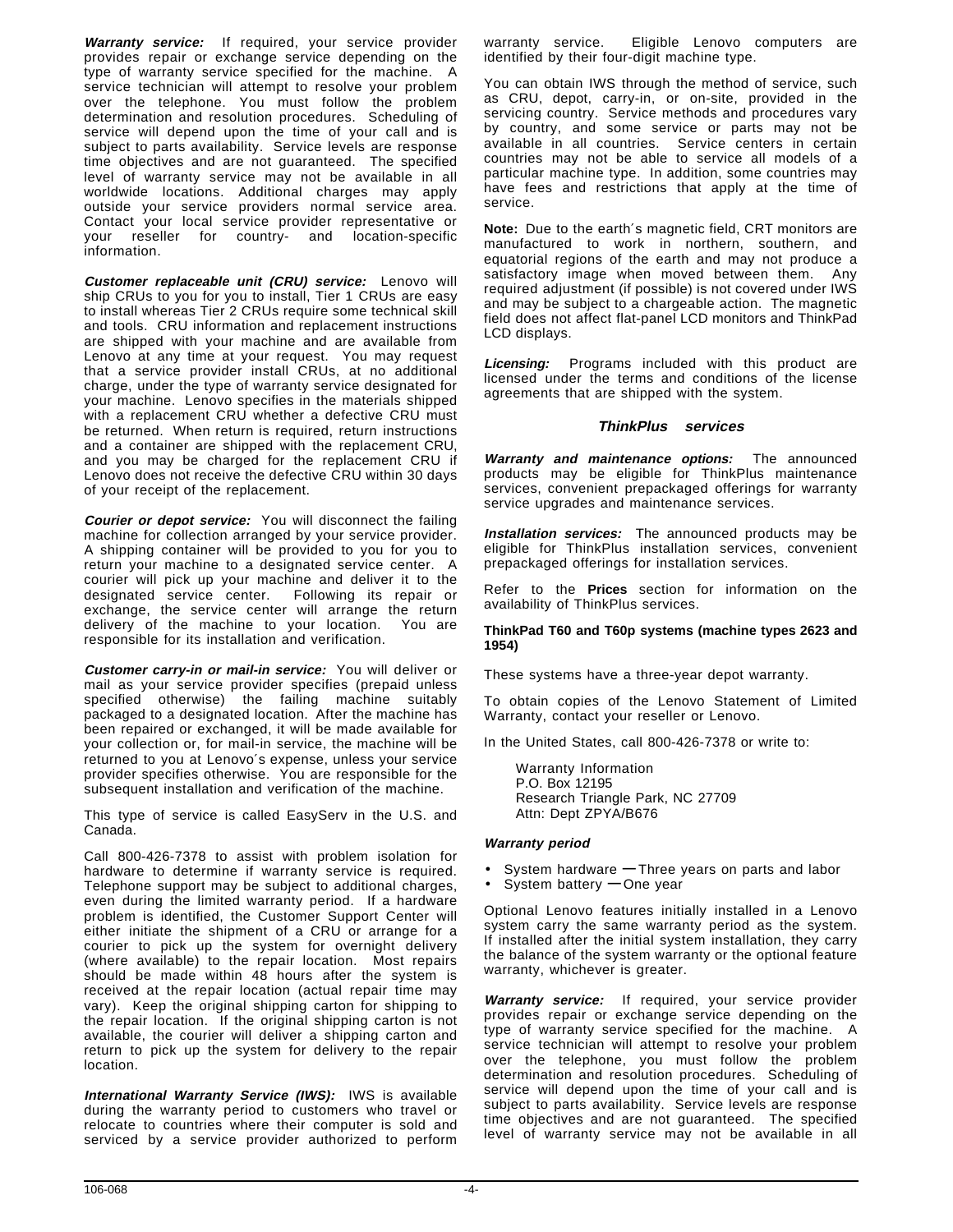worldwide locations. Additional charges may apply outside your service providers normal service area. Contact your local service provider representative or your reseller for country- and location-specific information.

**CRU service:** Lenovo will ship CRUs to you for you to install. Tier 1 CRUs are easy to install whereas Tier 2 CRUs require some technical skill and tools. CRU information and replacement instructions are shipped with your machine and are available from Lenovo at any time on your request. You may request that a service provider install CRUs, at no additional charge, under the type of warranty service designated for your machine. Lenovo specifies in the materials shipped with a replacement CRU whether a defective CRU must be returned. When return is required, return instructions and a container are shipped with the replacement CRU, and you may be charged for the replacement CRU if Lenovo does not receive the defective CRU within 30 days of your receipt of the replacement.

**Courier or depot service:** You will disconnect the failing machine for collection arranged by your service provider. A shipping container will be provided to you for you to return your machine to a designated service center. A courier will pick up your machine and deliver it to the designated service center. Following its repair or exchange, the service center will arrange the return delivery of the machine to your location. You are responsible for its installation and verification.

This type of service is called EasyServ in the U.S. and Canada.

Call 800-426-7378 to assist with problem isolation for hardware to determine if warranty service is required. Telephone support may be subject to additional charges, even during the limited warranty period. If a hardware problem is identified, the Customer Support Center will either initiate the shipment of a CRU or arrange for a courier to pick up the system for overnight delivery (where available) to the repair location. Most repairs should be made within 48 hours after the system is received at the repair location (actual repair time may vary). Keep the original shipping carton for shipping to the repair location. If the original shipping carton is not available, the courier will deliver a shipping carton and return to pick up the system for delivery to the repair location.

**International Warranty Service (IWS):** IWS is available during the warranty period to customers who travel or relocate to countries where their computer is sold and serviced by a service provider authorized to perform warranty service. Eligible Lenovo computers are identified by their four-digit machine type.

You can obtain IWS through the method of service, such as CRU, depot, carry-in, or on-site, provided in the servicing country. Service methods and procedures vary by country, and some service or parts may not be available in all countries. Service centers in certain countries may not be able to service all models of a particular machine type. In addition, some countries may have fees and restrictions that apply at the time of service.

**Note:** Due to the earth′s magnetic field, CRT monitors are manufactured to work in northern, southern, and equatorial regions of the earth and may not produce a satisfactory image when moved between them. Any required adjustment (if possible) is not covered under IWS and may be subject to a chargeable action. The magnetic field does not affect flat-panel LCD monitors and ThinkPad LCD displays.

**Licensing:** Programs included with this product are licensed under the terms and conditions of the license agreements that are shipped with the system.

#### **ThinkPlus services**

**Warranty and maintenance options:** The announced products may be eligible for ThinkPlus maintenance services, convenient prepackaged offerings for warranty service upgrades and maintenance services.

**Installation services:** The announced products may be eligible for ThinkPlus installation services, convenient prepackaged offerings for installation services.

Refer to the **Prices** section for information on the availability of ThinkPlus services.

**Field-installable features:** Yes

**Model conversions:** No

**Machine installation:** Customer setup: customers are responsible for installation according to the instructions Lenovo provides with the machine.

**Graduated program license charges apply:** No. This product does not contain licensed internal code or licensed machine code.

# **Prices**

#### **Mobile products**

Depending on the model, these systems include the Intel Core Solo processor T1300; Intel Core Duo processor T2300, T2400, or T2500; and Intel 945GM or Intel 945PM chipset. Selected models include Intel PRO/Wireless 3945ABG and have Intel Centrino<sup>®</sup> mobile technology or Intel Centrino Duo mobile technology.

All systems have modem, 1 GB Ethernet, and Embedded Security Subsystem 2.0.

**Note:** Preloads are described in the **Description** section.

#### **U.S. English Machines**

| Description | Order<br>number | <b>Machine</b><br>type/<br>model | List<br>price <sup>19</sup> |
|-------------|-----------------|----------------------------------|-----------------------------|
|             |                 |                                  |                             |

# **(Windows XP Professional)**

| ThinkPad T60          | 1953D5U | 1953-D5U \$1.299 |  |
|-----------------------|---------|------------------|--|
| 40.0 GB / 5400 rpm,   |         |                  |  |
| Intel Core Solo       |         |                  |  |
| processor T1300.      |         |                  |  |
| 256 MB, CD-RW/DVD-ROM |         |                  |  |
| Combo, 14.1-in TFT    |         |                  |  |
| 1024 x 768, Intel     |         |                  |  |
| 945GM, Intel Graphics |         |                  |  |
| Media Accelerator 950 |         |                  |  |
| chipset, 6-cell       |         |                  |  |
| battery, Intel        |         |                  |  |
| PRO/Wireless 3945ABG  |         |                  |  |
|                       |         |                  |  |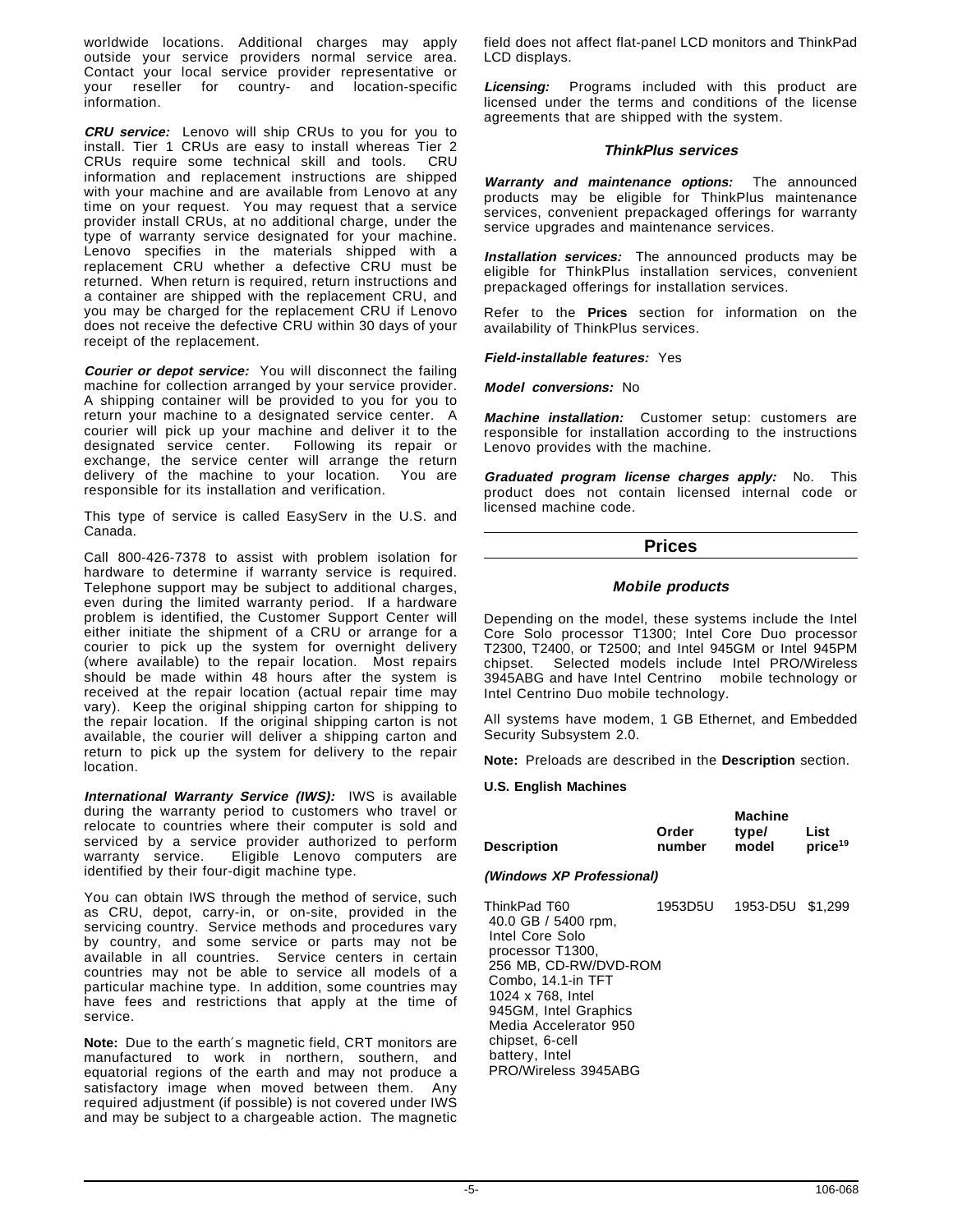| <b>Description</b>                                                                                                                                                                                                                                                                                                                                                                                        | Order<br>number | <b>Machine</b><br>type/<br>model | List<br>price <sup>19</sup> | <b>Description</b>                                                                                                                                                                                                                                                                                                                                            | Order<br>number | <b>Machine</b><br>type/<br>model | List<br>price <sup>19</sup> |
|-----------------------------------------------------------------------------------------------------------------------------------------------------------------------------------------------------------------------------------------------------------------------------------------------------------------------------------------------------------------------------------------------------------|-----------------|----------------------------------|-----------------------------|---------------------------------------------------------------------------------------------------------------------------------------------------------------------------------------------------------------------------------------------------------------------------------------------------------------------------------------------------------------|-----------------|----------------------------------|-----------------------------|
| ThinkPad T60<br>60.0 GB $/$ 5400 rpm,<br>Intel Core Duo<br>processor T2300,<br>512 MB, CD-RW/<br>DVD-ROM Combo,<br>14.1-in TFT<br>1024 x 768, Intel<br>945GM, Intel<br>Graphics Media<br>Accelerator 950<br>chipset, 6-cell<br>battery, Intel<br>PRO/Wireless 3945ABG,                                                                                                                                    | 1953D6U         | 1953-D6U                         | 1,499                       | ThinkPad T60<br>80.0 GB / 5400 rpm,<br>Intel Core Duo<br>processor T2300,<br>512 MB, CD-RW/<br>DVD-ROM Combo,<br>14.1-in TFT<br>1400 x 1050, Intel<br>945PM, ATI Mobility<br>Radeon X1300 64MB,<br>6-cell battery, Intel<br>PRO/Wireless 3945ABG,<br>fingerprint reader                                                                                       | 2623D4U         | 2623-D4U \$1,749                 |                             |
| fingerprint reader<br>ThinkPad T60<br>60.0 GB $/$ 5400 rpm,<br>Intel Core Duo<br>processor T2300,<br>512 MB, CD-RW/<br>DVD-ROM Combo,<br>15.0-in TFT<br>1024 x 768, Intel<br>945GM, Intel<br>Graphics Media<br>Accelerator 950<br>chipset, 6-cell<br>battery, Intel<br>PRO/Wireless 3945ABG,<br>fingerprint reader                                                                                        | 1953D7U         | 1953-D7U                         | 1,599                       | ThinkPad T60<br>60.0 GB $/$ 5400 rpm,<br>Intel Core Duo<br>processor T2300,<br>512 MB, CD-RW/<br>DVD-ROM Combo,<br>14.1-in TFT<br>1024 x 768, Intel<br>945PM, ATI Mobility<br>Radeon X1300 64 MB,<br>6-cell battery,<br>Intel PRO/Wireless<br>3945ABG, Verizon<br><b>Wireless Broadband</b><br>Access,<br>fingerprint reader                                  | 2623D5U         | 2623-D5U                         | 1,899                       |
| ThinkPad T60<br>80.0 GB / 5400 rpm,<br>Intel Core Duo<br>processor T2300,<br>512 MB, DVD<br>Recordable, 14.1-in<br>TFT 1400 x 1050,<br>Intel 945PM, ATI<br><b>Mobility Radeon</b><br>X1300 64 MB, 9-cell<br>battery, ThinkPad<br>11a/b/g wireless,<br><b>Verizon Wireless</b><br>Broadband Access,                                                                                                        | 2623D2U         | 2623-D2U                         | 2,099                       | ThinkPad T60<br>80.0 GB / 5400 rpm,<br>Intel Core Duo<br>processor T2400,<br>512 MB, DVD Recordable,<br>14.1-in TFT<br>1400 x 1050, Intel<br>945PM, ATI Mobility<br>Radeon X1300 64MB,<br>6-cell battery,<br>Intel PRO/Wireless<br>3945ABG, Bluetooth<br>wireless technology,<br>fingerprint reader                                                           | 2623D6U         | 2623-D6U                         | 1,949                       |
| fingerprint reader<br>ThinkPad T60<br>100.0 GB / 5400 rpm,<br>Intel Core Duo<br>processor T2500,<br>1 GB, DVD Recordable,<br>15.0-in TFT<br>1400 x 1050 FlexView<br>display,<br>Intel 945PM, ATI<br><b>Mobility Radeon</b><br>X1400 128 MB, 9-cell,<br>battery, Intel<br>PRO/Wireless 3945ABG,<br><b>Bluetooth wireless</b><br>technology, Verizon<br>Wireless Broadband<br>Access,<br>fingerprint reader | 2623D3U         | 2623-D3U                         | 2,799                       | ThinkPad T60<br>100.0 GB / 5400 rpm,<br>Intel Core Duo<br>processor T2500,<br>512 MB, DVD Recordable,<br>14.1-in TFT<br>1400 x 1050, Intel<br>945PM, ATI Mobility<br>Radeon X1400 128 MB,<br>9-cell battery, Intel<br>PRO/Wireless 3945ABG,<br><b>Bluetooth wireless</b><br>technology, Verizon<br><b>Wireless Broadband</b><br>Access, fingerprint<br>reader | 2623D7U         | 2623-D7U                         | 2,549                       |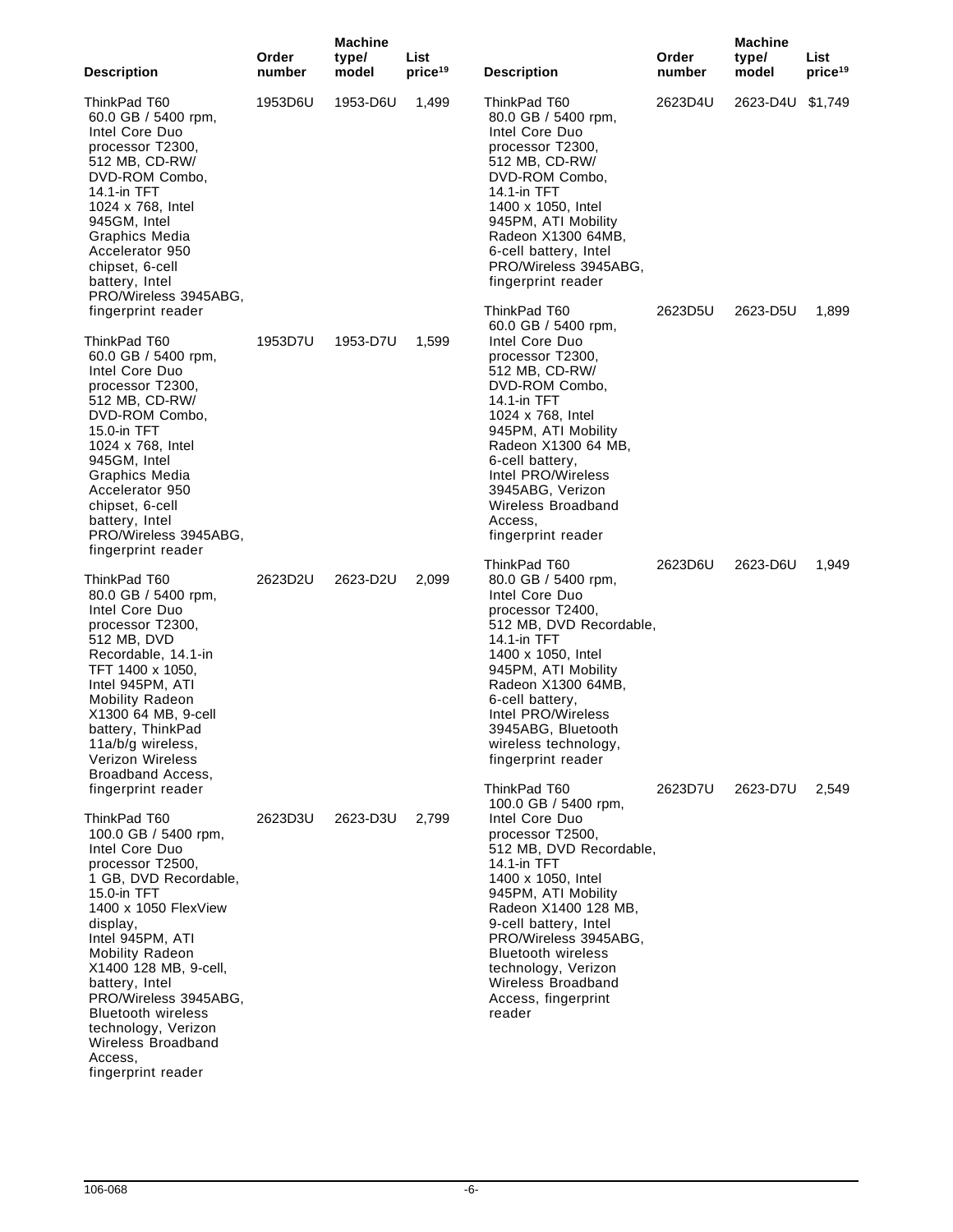| <b>Description</b>                                                                                                                                                                                                                                                                                                                                    | Order<br>number | <b>Machine</b><br>type/<br>model | List<br>price <sup>19</sup> | <b>Description</b>                                                                                                                                                                                                                                                                                                                                                               | Order<br>number | <b>Machine</b><br>type/<br>model | List<br>price <sup>19</sup>                                                                     |
|-------------------------------------------------------------------------------------------------------------------------------------------------------------------------------------------------------------------------------------------------------------------------------------------------------------------------------------------------------|-----------------|----------------------------------|-----------------------------|----------------------------------------------------------------------------------------------------------------------------------------------------------------------------------------------------------------------------------------------------------------------------------------------------------------------------------------------------------------------------------|-----------------|----------------------------------|-------------------------------------------------------------------------------------------------|
| ThinkPad T60p<br>100.0 GB / 7200 rpm,<br>Intel Core Duo<br>processor T2500, 1 GB,<br>DVD Recordable,<br>14.1-in TFT<br>1400 x 1050, Intel<br>945PM, ATI Mobility<br>FireGL V5200 256 MB,<br>9-cell battery, Intel<br>PRO/Wireless 3945ABG,<br><b>Bluetooth wireless</b><br>technology, Verizon<br>Wireless Broadband<br>Access, fingerprint<br>reader | 2623D8U         | 2623-D8U \$2,849                 |                             | ThinkPad T60<br>100.0 GB / 5400 rpm,<br>Intel Core Duo<br>processor T2500,<br>512 MB, DVD Recordable,<br>15.0-in $TFT$<br>1400 x 1050 FlexView<br>display, Intel 945PM,<br><b>ATI Mobility Radeon</b><br>X1400 128 MB, 9-cell<br>battery, Intel<br>PRO/Wireless 3945ABG,<br><b>Bluetooth wireless</b><br>technology, Verizon<br>Wireless Broadband Access,<br>fingerprint reader | 2623DCU         | 2623-DCU \$2,699                 |                                                                                                 |
| ThinkPad T60<br>60.0 GB / 5400 rpm,<br>Intel Core Duo<br>processor T2300,<br>512 MB, CD-RW/<br>DVD-ROM Combo,<br>15.0-in TFT<br>1024 x 768, Intel<br>945PM, ATI Mobility<br>Radeon X1300 64 MB,<br>6-cell battery, Intel<br>PRO/Wireless 3945ABG,<br>fingerprint reader                                                                               | 2623D9U         | 2623-D9U                         | 1,699                       | ThinkPad T60p<br>100.0 GB / 7200 rpm,<br>Intel Core Duo<br>processor T2500,<br>1 GB, DVD Recordable,<br>15.0-in TFT<br>1600 x 1200 FlexView<br>display, Intel 945PM,<br><b>ATI Mobility FireGL</b><br>V5200 256 MB, 9-cell<br>battery, Intel<br>PRO/Wireless 3945ABG,<br><b>Bluetooth wireless</b><br>technology, Verizon                                                        | 2623DDU         | 2623-DDU                         | 2,999                                                                                           |
| ThinkPad T60<br>80.0 GB / 5400 rpm,<br>Intel Core Duo<br>processor T2400,<br>512 MB, CD-RW/<br>DVD-ROM Combo,<br>15.0-in TFT<br>1024 x 768, Intel<br>945PM, ATI Mobility<br>Radeon X1300 64MB,<br>6-cell battery, Intel<br>PRO/Wireless 3945ABG,<br>fingerprint reader,<br>ThinkPad T60                                                               | 2623DAU         | 2623-DAU<br>2623-DBU             | 1,799<br>2,299              | Wireless Broadband<br>Access, fingerprint<br>reader<br>19<br>IBM price; does not include tax or shipping and is subject to<br>change without notice. Reseller prices may vary.                                                                                                                                                                                                   |                 |                                  |                                                                                                 |
|                                                                                                                                                                                                                                                                                                                                                       |                 |                                  |                             | ThinkPad T60 systems with machine type 1953 and<br>one-year depot warranty<br>ThinkPlus services for warranty and maintenance                                                                                                                                                                                                                                                    |                 |                                  |                                                                                                 |
|                                                                                                                                                                                                                                                                                                                                                       | 2623DBU         |                                  |                             | The following offerings apply to all models of machine<br>type 1953. The English models are D5U, D6U, D7U, and<br>CTO.                                                                                                                                                                                                                                                           |                 |                                  |                                                                                                 |
| 80.0 GB / 5400 rpm,<br>Intel Core Duo<br>processor T2400,                                                                                                                                                                                                                                                                                             |                 |                                  |                             | <b>Description</b>                                                                                                                                                                                                                                                                                                                                                               |                 | Part                             | number                                                                                          |
| 512 MB, CD-RW/<br>DVD-ROM Combo,<br>15.0-in TFT<br>1400 x 1050 FlexView<br>display, Intel 945PM,<br><b>ATI Mobility Radeon</b><br>X1300 64 MB, 6-cell<br>battery, Intel<br>PRO/Wireless 3945ABG,<br><b>Bluetooth wireless</b><br>technology, Verizon<br>Wireless Broadband<br>Access, fingerprint<br>reader                                           |                 |                                  |                             | 1-year IOR $9 \times 5$ NBD<br>2-year IOR 9 x 5 NBD<br>3-year IOR 9 x 5 NBD<br>4-year IOR 9 x 5 NBD<br>5-year IOR 9 x 5 NBD<br>2-year P&L P/U Depot<br>3-year P&L P/U Depot<br>4-year P&L P/U Depot<br>5-year P&L P/U Depot                                                                                                                                                      |                 |                                  | 41C9166<br>41C9167<br>41C9168<br>41C9171<br>41C9173<br>41C9169<br>41C9170<br>41C9172<br>41C9174 |